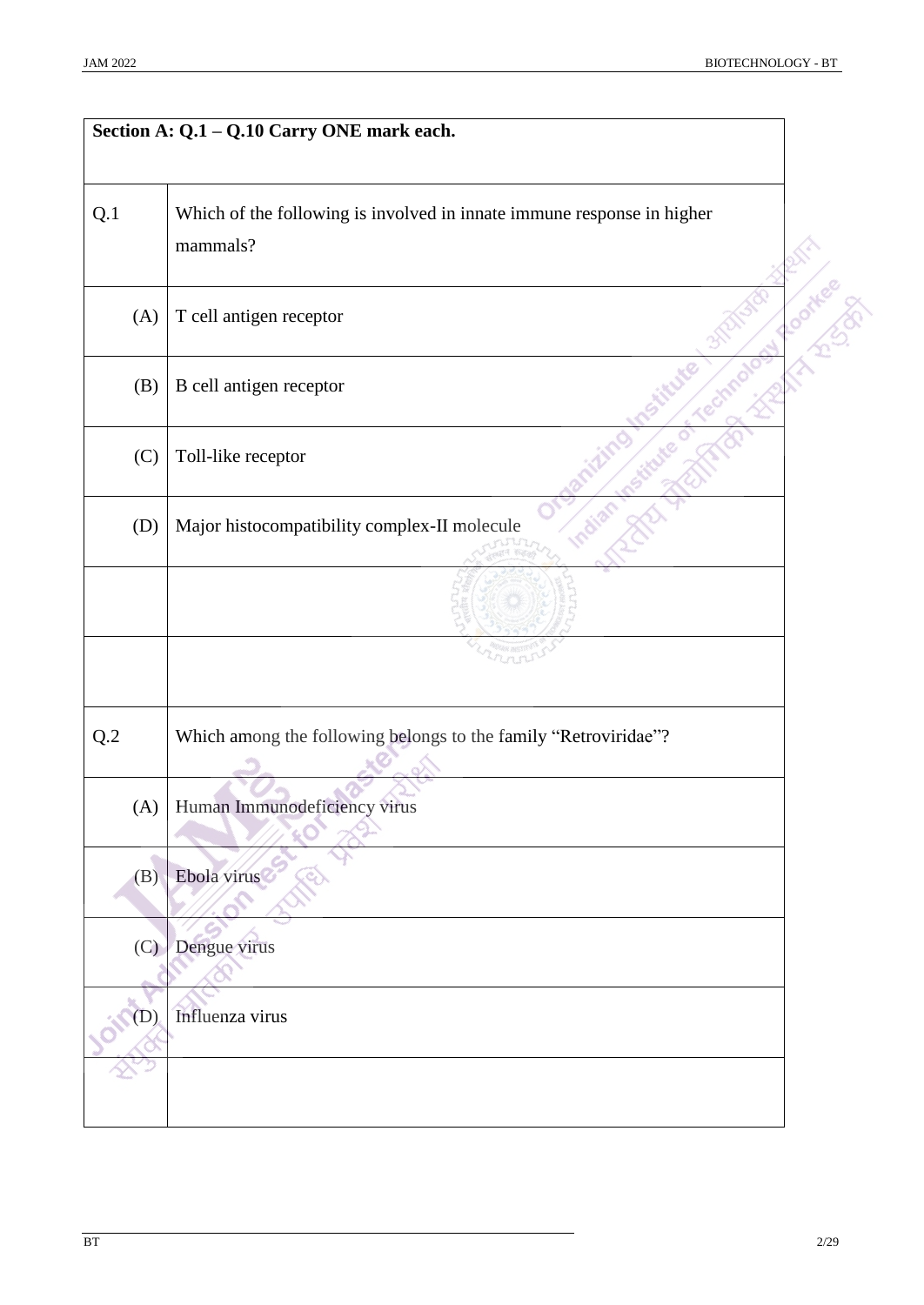| Q.3 | Which of the following is a glycolipid?                                 |                         |
|-----|-------------------------------------------------------------------------|-------------------------|
| (A) | Cerebroside                                                             | <b>Contract Service</b> |
| (B) | Phosphatidylcholine                                                     |                         |
| (C) | Phosphatidylserine                                                      |                         |
| (D) | Cardiolipin                                                             |                         |
|     |                                                                         |                         |
|     |                                                                         |                         |
| Q.4 | Which of the following bacterial component contains "dipicolinic acid"? |                         |
| (A) | Endospore                                                               |                         |
| (B) | Capsule                                                                 |                         |
| (C) | Flagella                                                                |                         |
| (D) | Pili                                                                    |                         |
|     |                                                                         |                         |
|     |                                                                         |                         |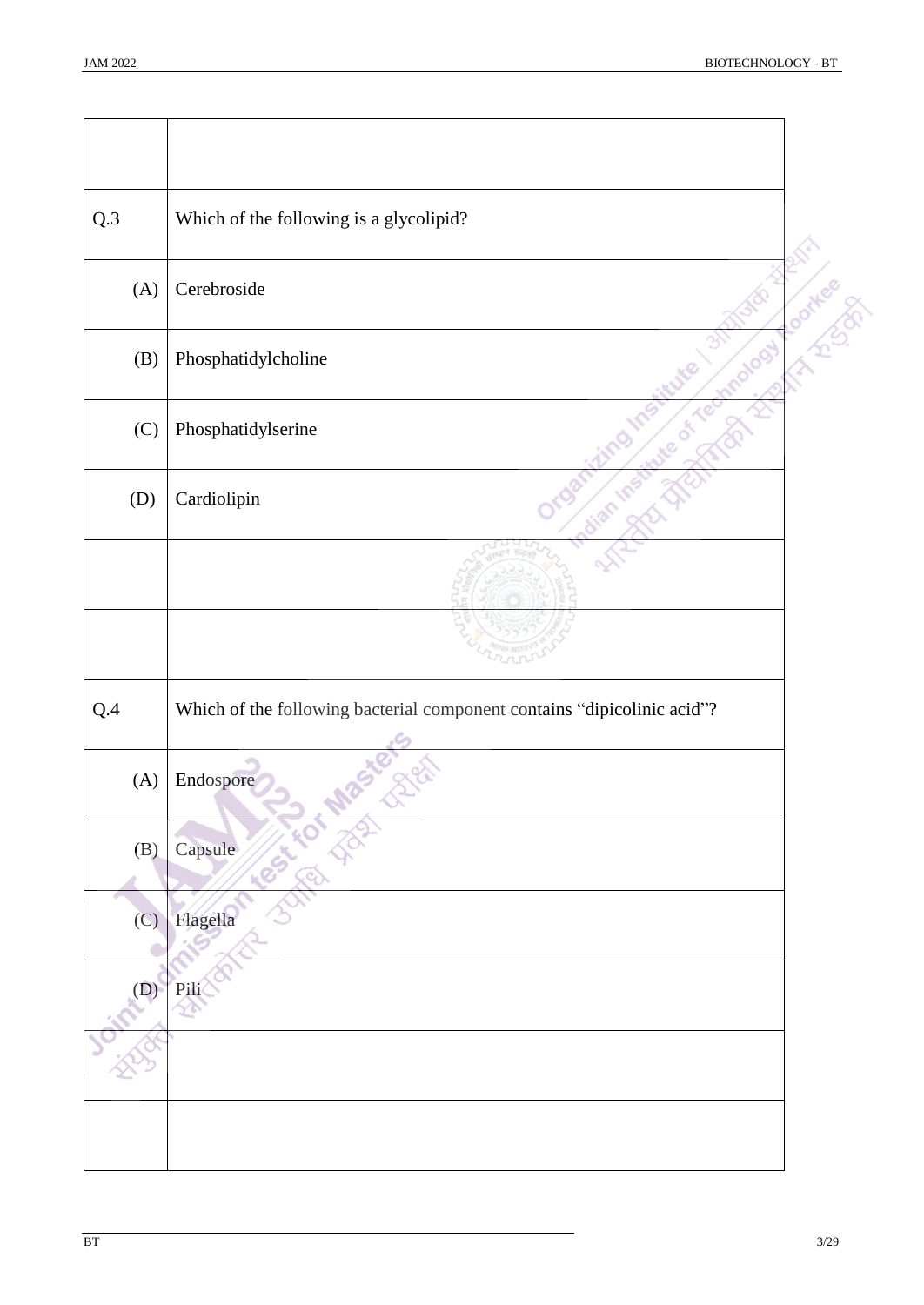$\overline{\phantom{0}}$ 

| $Q.5$   | The fossilization process in which mineral rich water penetrates through the<br>pores of decomposed organic matter is known as _____. |  |
|---------|---------------------------------------------------------------------------------------------------------------------------------------|--|
| (A)     | Carbonization                                                                                                                         |  |
| (B)     | Chemical fossilization                                                                                                                |  |
| (C)     | Petrifaction                                                                                                                          |  |
| (D)     | Microfossilization                                                                                                                    |  |
|         |                                                                                                                                       |  |
|         |                                                                                                                                       |  |
| $Q.6\,$ | A random fluctuation in gene frequency is called                                                                                      |  |
| (A)     | Genetic drift                                                                                                                         |  |
| (B)     | Genetic load                                                                                                                          |  |
| (C)     | Panmixis                                                                                                                              |  |
| (D)     | Genetic shift                                                                                                                         |  |
|         |                                                                                                                                       |  |
|         |                                                                                                                                       |  |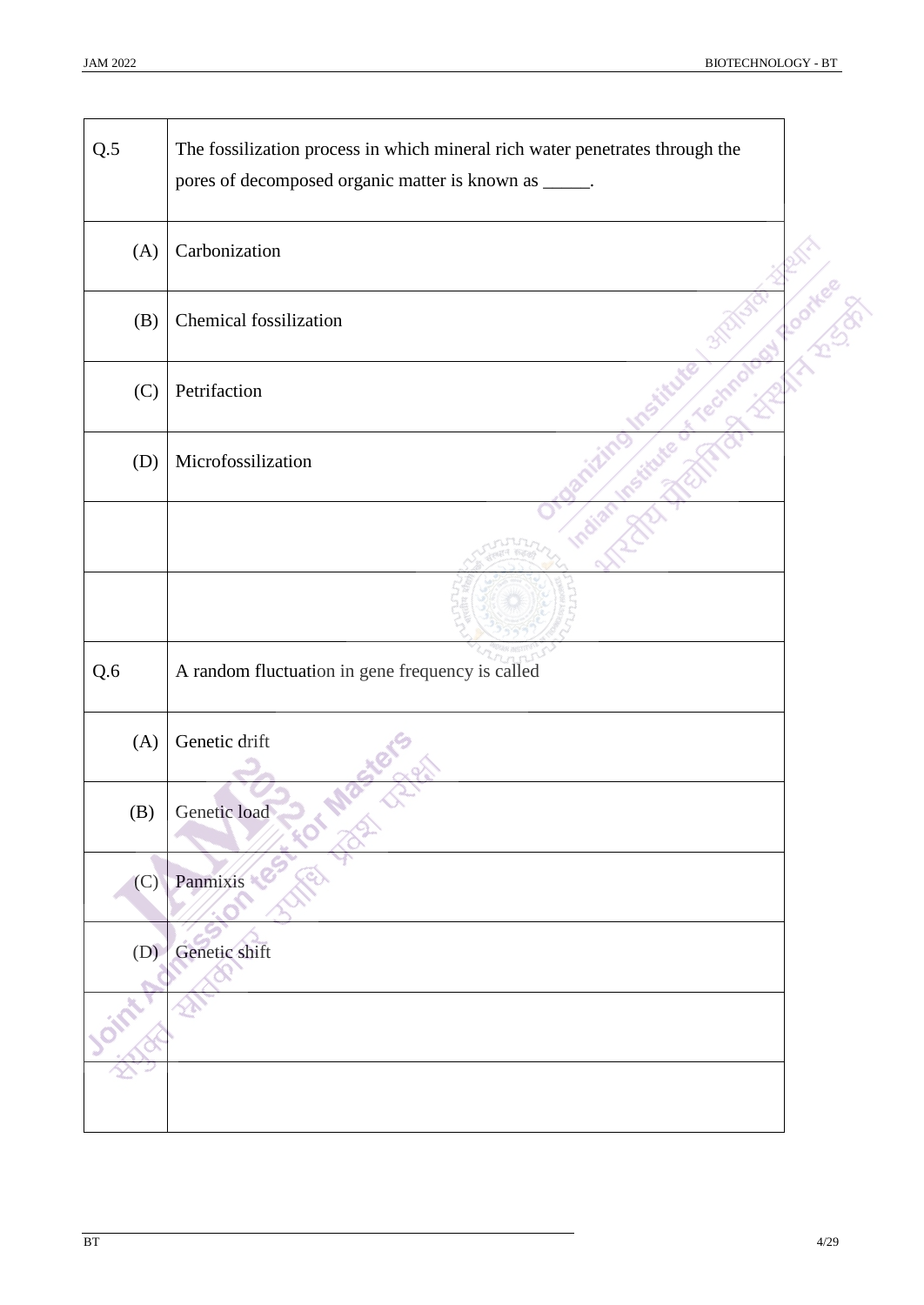| Q.7            | The number of "Barr Bodies" present in a somatic cell of a woman suffering<br>from Turner syndrome is _____. |  |
|----------------|--------------------------------------------------------------------------------------------------------------|--|
| (A)            | $\boldsymbol{0}$                                                                                             |  |
| (B)            | $\mathbf{1}$                                                                                                 |  |
| (C)            | $\mathbf{2}$                                                                                                 |  |
| (D)            | $\mathfrak{Z}$                                                                                               |  |
|                |                                                                                                              |  |
|                |                                                                                                              |  |
| $\mathrm{Q.8}$ | Which of the following are produced by Mangrove trees to survive in the<br>waterlogged swampy forests?       |  |
| (A)            | Trichomes                                                                                                    |  |
| (B)            | Pneumatophores                                                                                               |  |
| (C)            | Spermatophores                                                                                               |  |
| (D)            | Cambia<br>ΥÞ                                                                                                 |  |
|                |                                                                                                              |  |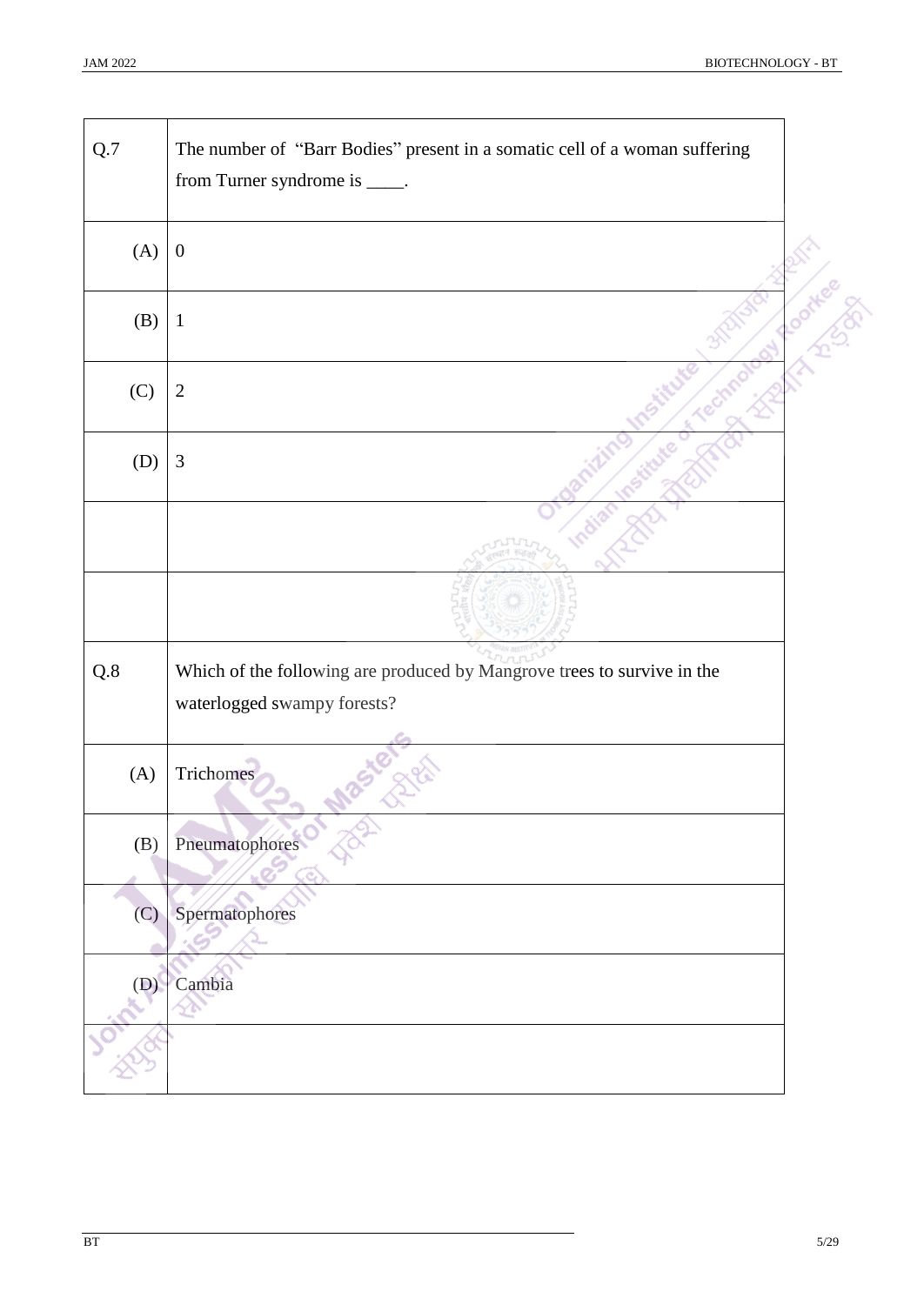| Q.9          | Indeterminate growth in plants is due to the presence of perpetually<br>undifferentiated tissues, called as ______. |         |
|--------------|---------------------------------------------------------------------------------------------------------------------|---------|
| (A)          | Tracheids                                                                                                           |         |
| (B)          | Meristems                                                                                                           | ootkeer |
| (C)          | Parenchyma                                                                                                          |         |
| (D)          | Sclerenchyma                                                                                                        |         |
|              |                                                                                                                     |         |
|              |                                                                                                                     |         |
|              |                                                                                                                     |         |
| Q.10         | The osmotic potential $(\psi)$ of pure water is $\frac{1}{\sqrt{2\pi}}$<br>MPa.                                     |         |
| (A)          | $-1$                                                                                                                |         |
| $(B) \mid 0$ |                                                                                                                     |         |
| (C)          | a Ka<br>0.1                                                                                                         |         |
| (D)          | 10 <sup>°</sup>                                                                                                     |         |
|              |                                                                                                                     |         |
|              |                                                                                                                     |         |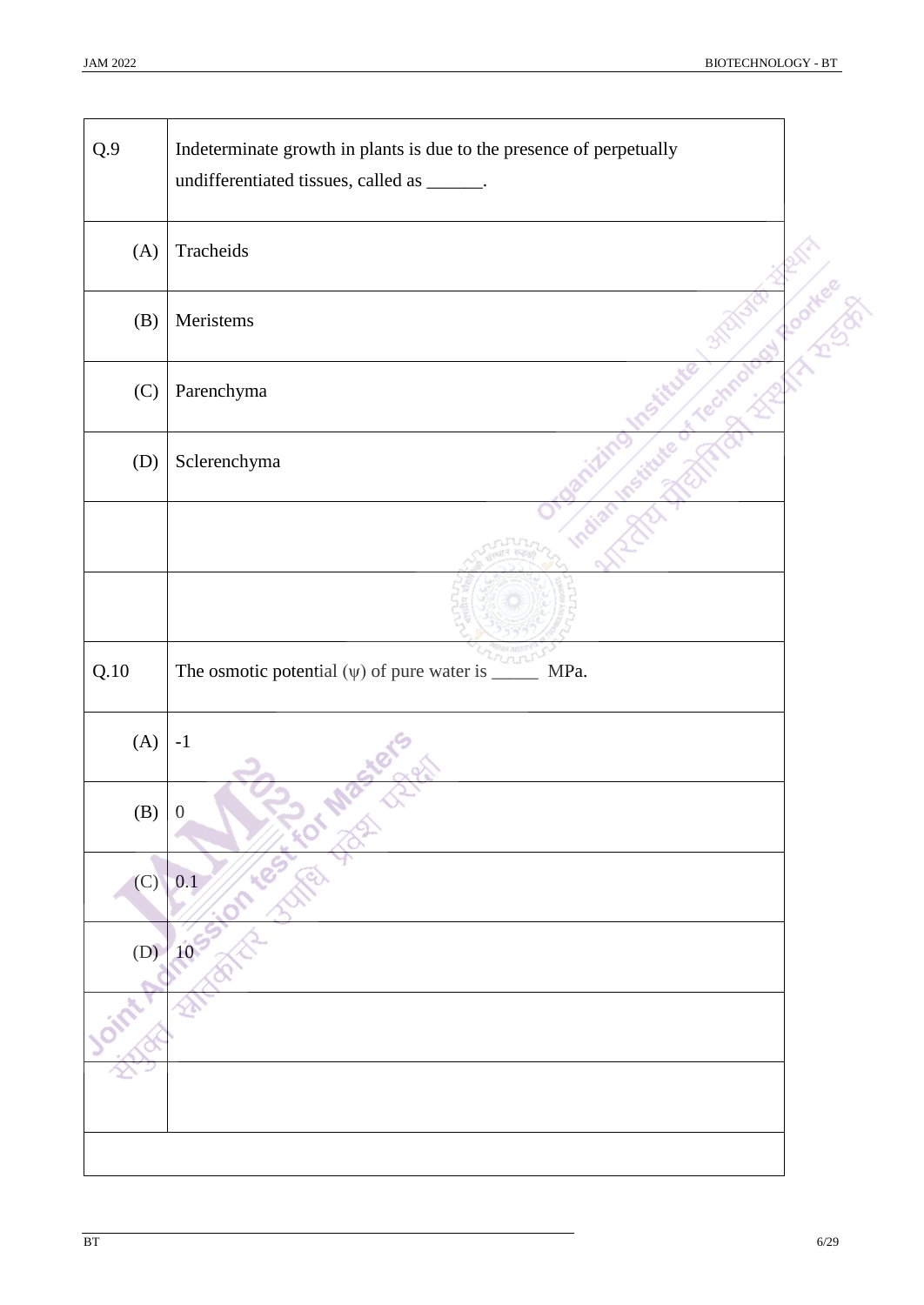|      | Section A: Q.11 - Q.30 Carry TWO marks each.                                       |   |
|------|------------------------------------------------------------------------------------|---|
|      |                                                                                    |   |
| Q.11 | Bacteria containing a tuft of flagella that comes out from one pole is called ___. |   |
| (A)  | Lophotrichous                                                                      | Ŷ |
| (B)  | Peritrichous                                                                       |   |
| (C)  | Monotrichous                                                                       |   |
| (D)  | Amphitrichous<br>ruun                                                              |   |
|      |                                                                                    |   |
| Q.12 | Which of the following activity is associated with Klenow fragment?                |   |
| (A)  | 5'-3' exonuclease activity                                                         |   |
| (B)  | 5'-3' endonuclease activity                                                        |   |
| (C)  | Polymerase activity                                                                |   |
| (D)  | 3'-5' endonuclease activity                                                        |   |
|      |                                                                                    |   |
|      |                                                                                    |   |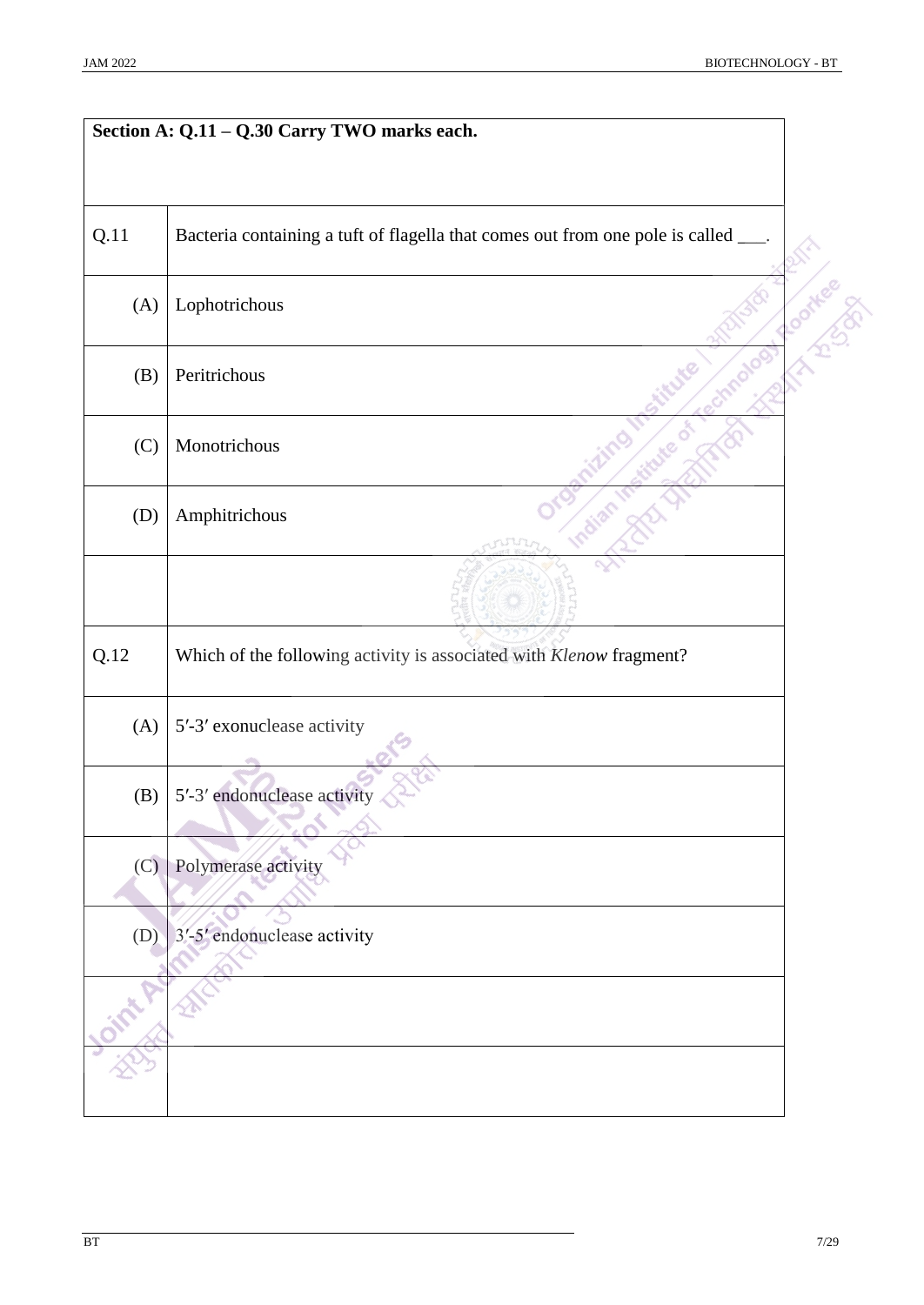| Q.13 | A frameshift mutation is caused by _____.                                            |                        |
|------|--------------------------------------------------------------------------------------|------------------------|
| (A)  | 5-Bromouracil                                                                        |                        |
| (B)  | Acridine                                                                             | and of the contract of |
| (C)  | Glutathione                                                                          |                        |
| (D)  | Hypoxanthine                                                                         |                        |
|      |                                                                                      |                        |
|      |                                                                                      |                        |
| Q.14 | The zone of a pond system where respiration is more than production is called<br>ron |                        |
|      |                                                                                      |                        |
| (A)  | Limnetic zone                                                                        |                        |
|      | (B) Littoral zone                                                                    |                        |
| (C)  | Epilimnion zone                                                                      |                        |
| (D)  | Benthic zone                                                                         |                        |
|      |                                                                                      |                        |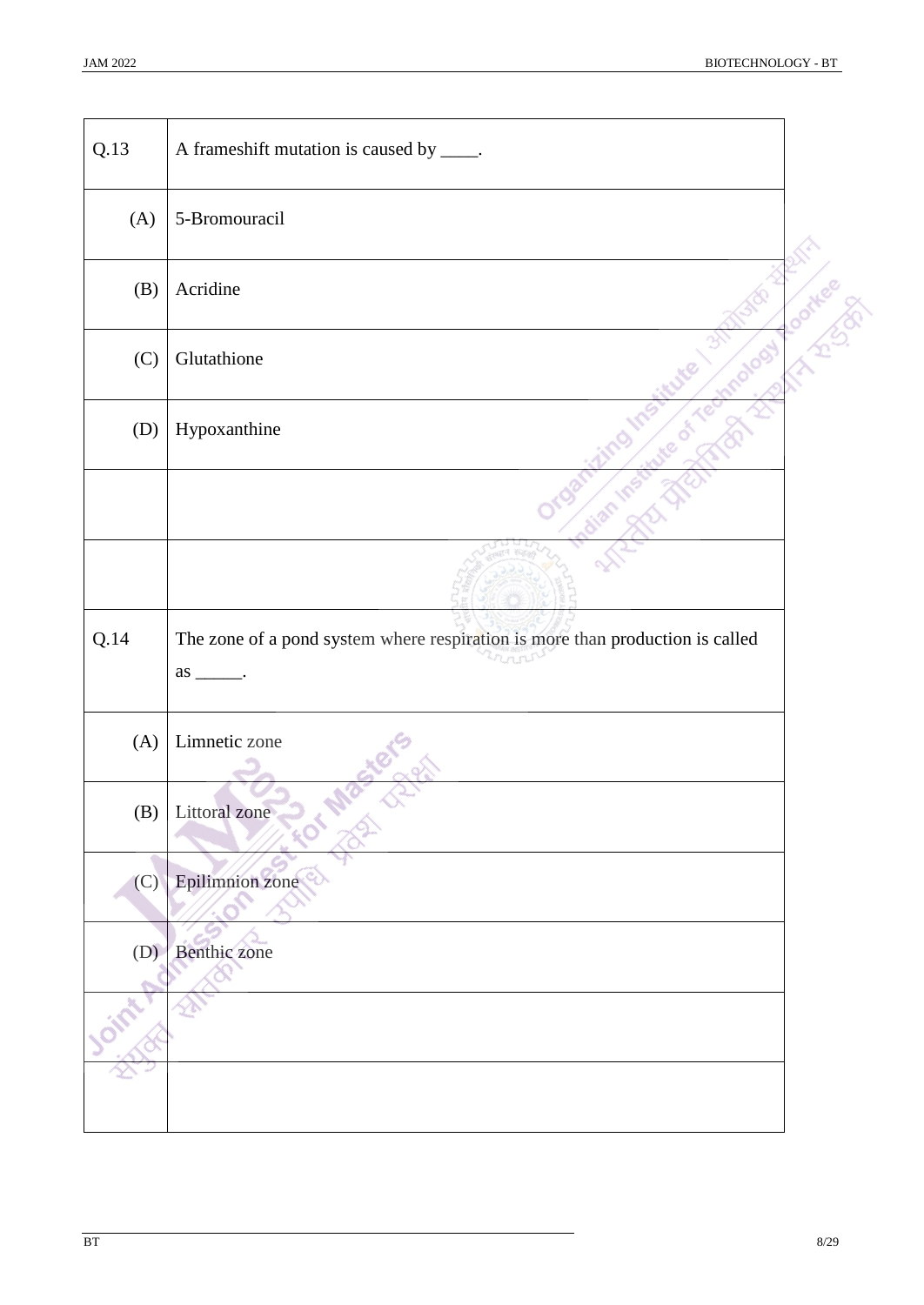| Q.15 | An organism that causes obstruction of lymphatic system in humans is _____.                                                                                                                                         |    |
|------|---------------------------------------------------------------------------------------------------------------------------------------------------------------------------------------------------------------------|----|
| (A)  | Borrelia burgdorferi                                                                                                                                                                                                |    |
| (B)  | Brucella abortus                                                                                                                                                                                                    | J) |
| (C)  | Yersinia pestis                                                                                                                                                                                                     |    |
| (D)  | Wuchereria bancrofti                                                                                                                                                                                                |    |
|      |                                                                                                                                                                                                                     |    |
|      |                                                                                                                                                                                                                     |    |
| Q.16 | having<br>a dominant genetic trait (TT genotype)<br>man<br>taste<br>A<br>can<br>phenylthiocarbamide (PTC), marries a woman who cannot taste PTC. The PTC<br>tasting ability of their biological son and daughter is |    |
| (A)  | Son taster; Daughter non-taster                                                                                                                                                                                     |    |
| (B)  | Daughter taster; Son non-taster                                                                                                                                                                                     |    |
| (C)  | Both are non-tasters                                                                                                                                                                                                |    |
| (D)  | Both are tasters<br>YE                                                                                                                                                                                              |    |
|      |                                                                                                                                                                                                                     |    |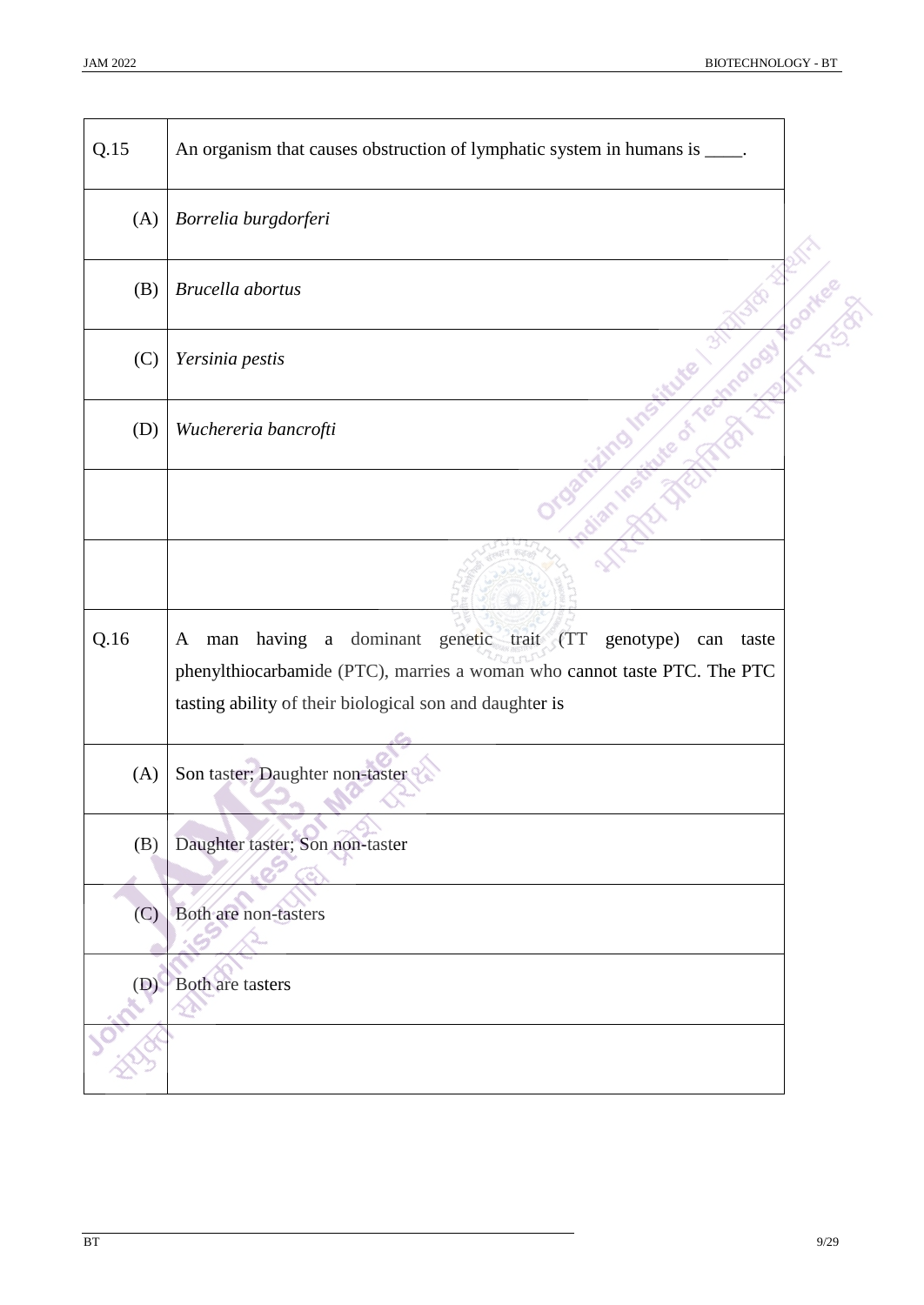| Q.17 | Which of the following enzymes is absent in a person suffering from<br>Alkaptonuria?        |   |
|------|---------------------------------------------------------------------------------------------|---|
| (A)  | Tyrosinase                                                                                  |   |
| (B)  | Homogentisic acid oxidase                                                                   | Q |
| (C)  | Catechol dioxygenase                                                                        |   |
| (D)  | Phenylalanine hydroxylase                                                                   |   |
|      |                                                                                             |   |
|      |                                                                                             |   |
| Q.18 | The bacterium that can tolerate high concentrations of salt and also ferment<br>mannitol is |   |
| (A)  | Staphylococcus aureus                                                                       |   |
| (B)  | Staphylococcus epidermis                                                                    |   |
| (C)  | Streptococcus pyogenes                                                                      |   |
| (D)  | Serratia marcescens                                                                         |   |
|      |                                                                                             |   |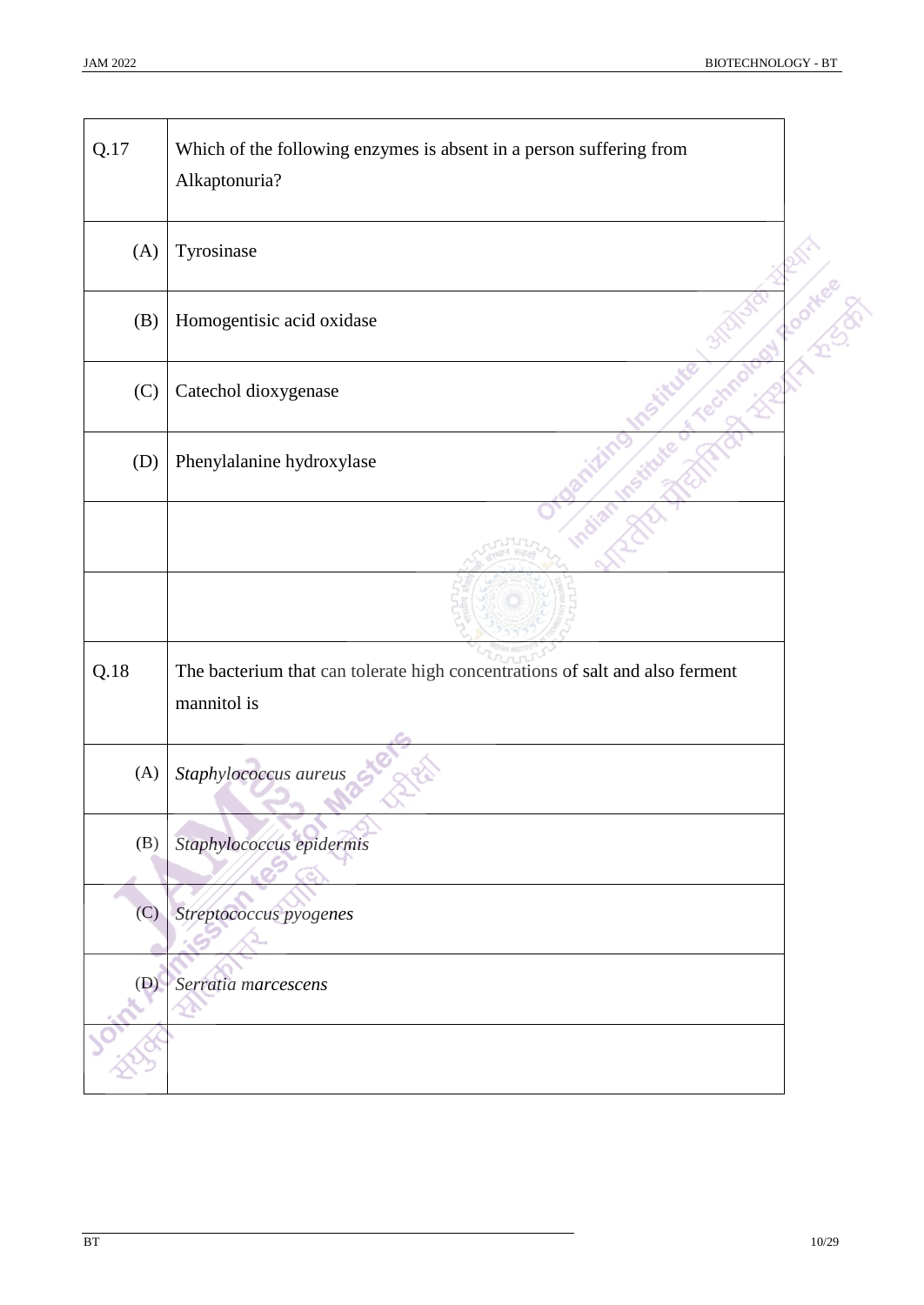| Q.19 | Match the following  |                                                                                |
|------|----------------------|--------------------------------------------------------------------------------|
|      | Group I              | Group II                                                                       |
|      | P) Streptomycin      | 1) Inhibits beta-subunit of RNA polymerase                                     |
|      | Q) Cycloheximide     | <b>BATTLE BOOK</b><br>2) Inhibits peptidyl transferase activity of 50S subunit |
|      | R) Rifamycin         | 3) Inhibits peptidyl transferase activity of 60S subunit                       |
|      | S) Chloramphenicol   | 4) Inhibits binding of formyl methionine tRNA to ribosome<br><b>Mill</b>       |
|      |                      |                                                                                |
| (A)  | P-1, Q-3, R-4, S-2   |                                                                                |
| (B)  | P-4, Q-3, R-1, S-2   |                                                                                |
| (C)  | $P-2, Q-3, R-1, S-4$ |                                                                                |
| (D)  | $P-3, Q-4, R-1, S-2$ |                                                                                |
|      |                      |                                                                                |
|      |                      |                                                                                |
|      |                      |                                                                                |
|      |                      |                                                                                |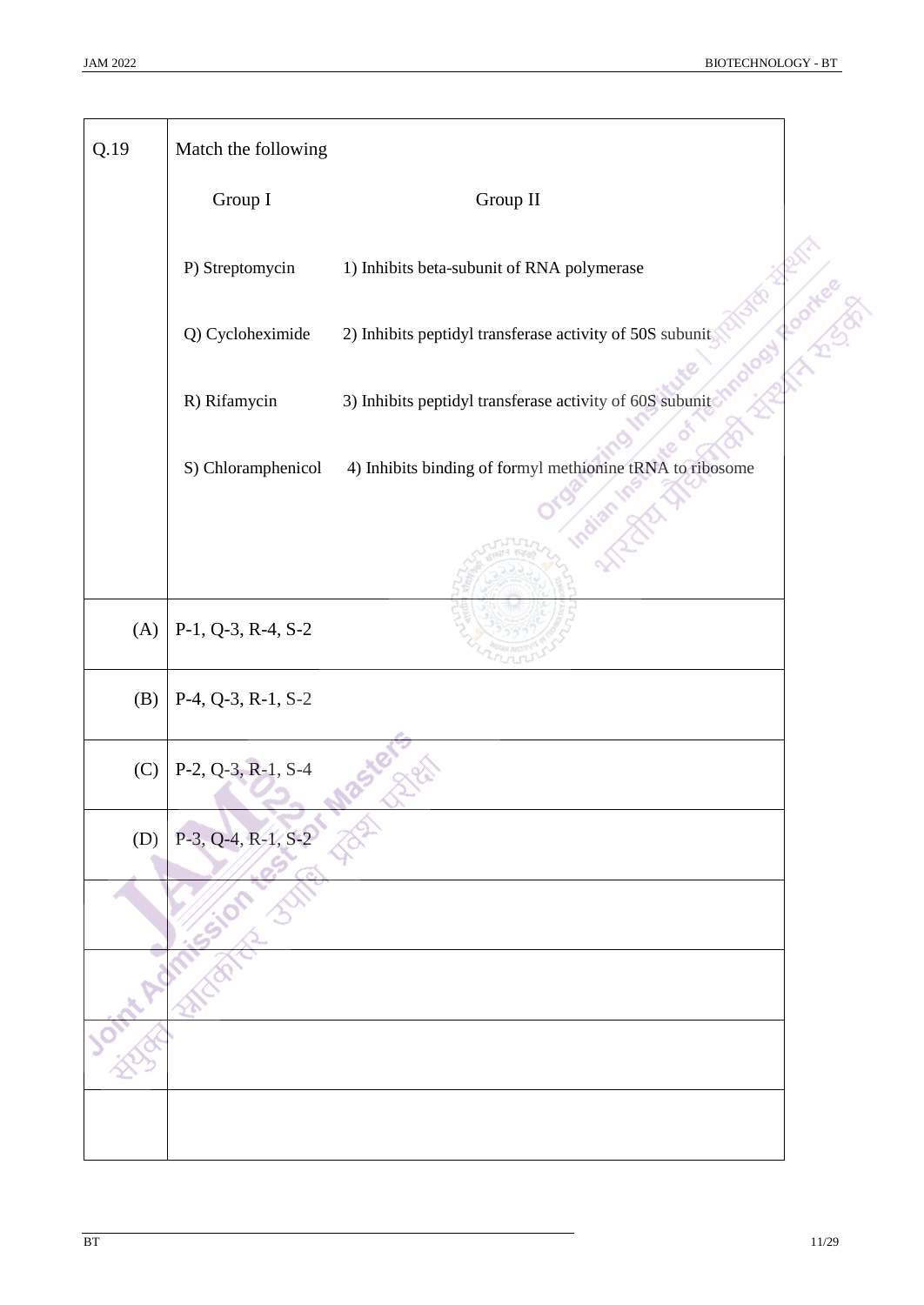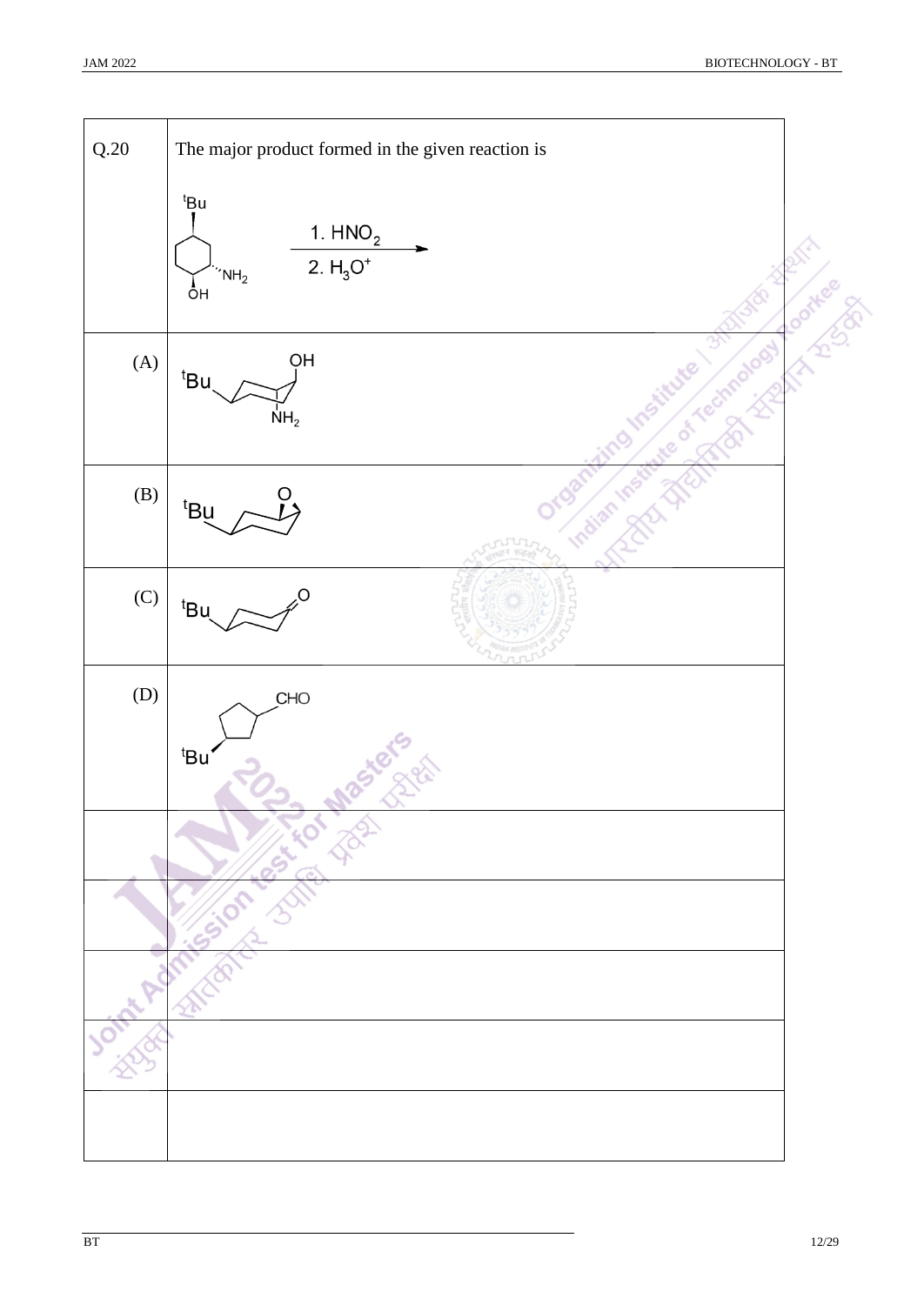| Q.21   | DNA gyrase can                                                |              |
|--------|---------------------------------------------------------------|--------------|
| (A)    | cut single-stranded DNA                                       |              |
| (B)    | relax supercoiled DNA                                         | <sup>1</sup> |
| (C)    | introduce negative supercoiling in DNA                        |              |
| (D)    | not utilize ATP                                               |              |
|        |                                                               |              |
|        |                                                               |              |
| $Q.22$ | The stationary phase of cation-exchange chromatography can be |              |
| (A)    | DEAE-cellulose                                                |              |
| (B)    | CM-cellulose                                                  |              |
| (C)    | Sephadex G-50                                                 |              |
| (D)    | Heparin-Sepharose                                             |              |
|        |                                                               |              |
|        |                                                               |              |
|        |                                                               |              |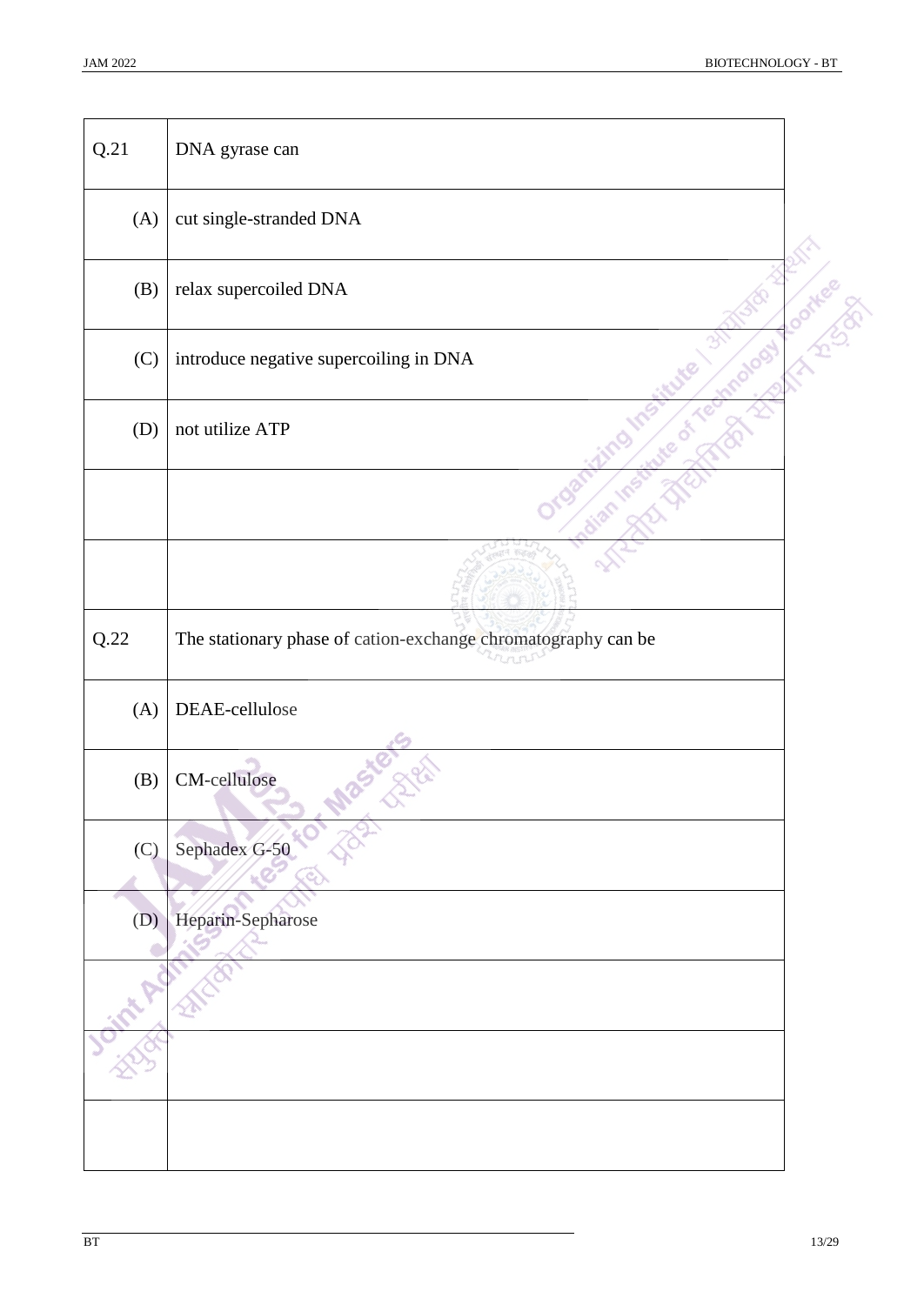| Q.23 | Components of a Transmission Electron Microscope are                            |     |
|------|---------------------------------------------------------------------------------|-----|
| (A)  | Electron gun, objective lens, positron beam, projector lens                     |     |
| (B)  | Neutron beam, projector lens, objective lens, evacuated tube                    | l V |
| (C)  | Electron beam, projector lens, objective lens, condenser lens                   |     |
| (D)  | X-ray beam, projector lens, objective lens, condenser lens                      |     |
|      |                                                                                 |     |
| Q.24 | In a honey bee population, the workers are infertile but protect the queen from |     |
|      | intruders and help in reproduction. This is an example of                       |     |
|      |                                                                                 |     |
| (A)  | K selection                                                                     |     |
| (B)  | Sexual selection                                                                |     |
| (C)  | Kin selection                                                                   |     |
| (D)  | Disruptive selection                                                            |     |
|      |                                                                                 |     |
|      |                                                                                 |     |
|      |                                                                                 |     |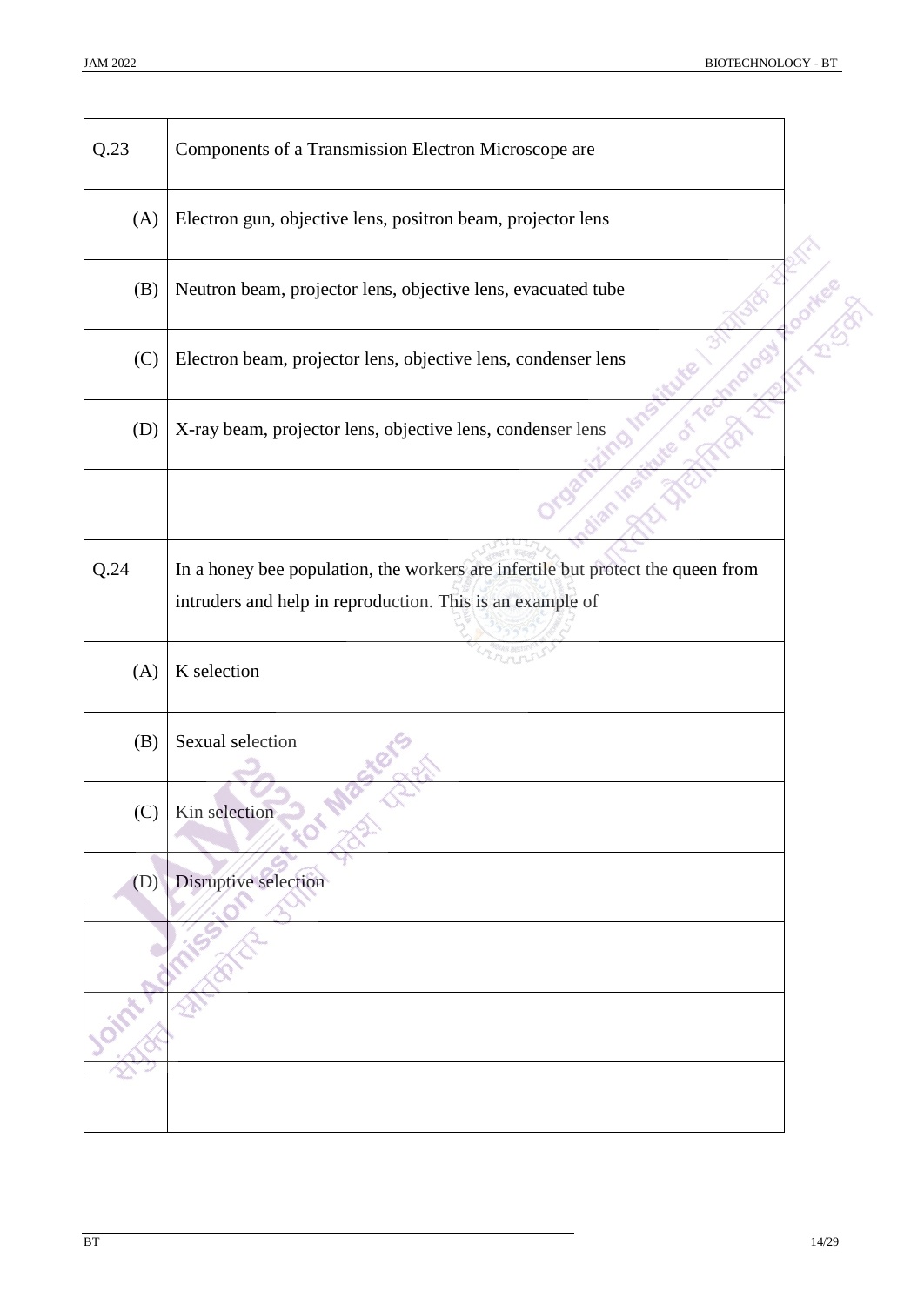╲

| Q.25 | For an enzyme following Michaelis-Menten kinetics, when $[S]=K_M$ then, the<br>velocity v is<br>([S] is substrate concentration, $K_M$ is Michaelis constant, $V_{max}$ is maximal<br>velocity) |  |
|------|-------------------------------------------------------------------------------------------------------------------------------------------------------------------------------------------------|--|
| (A)  | $[S] \times V_{max}$                                                                                                                                                                            |  |
| (B)  | $0.75\times V_{max}$                                                                                                                                                                            |  |
| (C)  | $0.5 \times V_{max}$                                                                                                                                                                            |  |
| (D)  | $K_M \times V_{max}$                                                                                                                                                                            |  |
|      |                                                                                                                                                                                                 |  |
| Q.26 | The net equation for aerobic glycolysis is                                                                                                                                                      |  |
| (A)  | 2 lactate+2ADP+2P <sub>i</sub><br>Glucose+2ATP                                                                                                                                                  |  |
| (B)  | Glucose+2ADP+2P <sub>i</sub> +2NAD <sup>+</sup> $\longrightarrow$ 2 pyruvate+2ATP+2NADH+2H <sub>2</sub> O+4H <sup>+</sup>                                                                       |  |
| (C)  | Glucose+2ADP+2P <sub>i</sub> $\longrightarrow$ 2 pyruvate+2ATP+2H <sub>2</sub> O                                                                                                                |  |
| (D)  | Glucose+2ADP+2P <sub>i</sub> +2NAD <sup>+</sup> $\longrightarrow$ 2 lactate+2ATP+2NADH+2H <sub>2</sub> O+4H <sup>+</sup>                                                                        |  |
|      |                                                                                                                                                                                                 |  |
|      |                                                                                                                                                                                                 |  |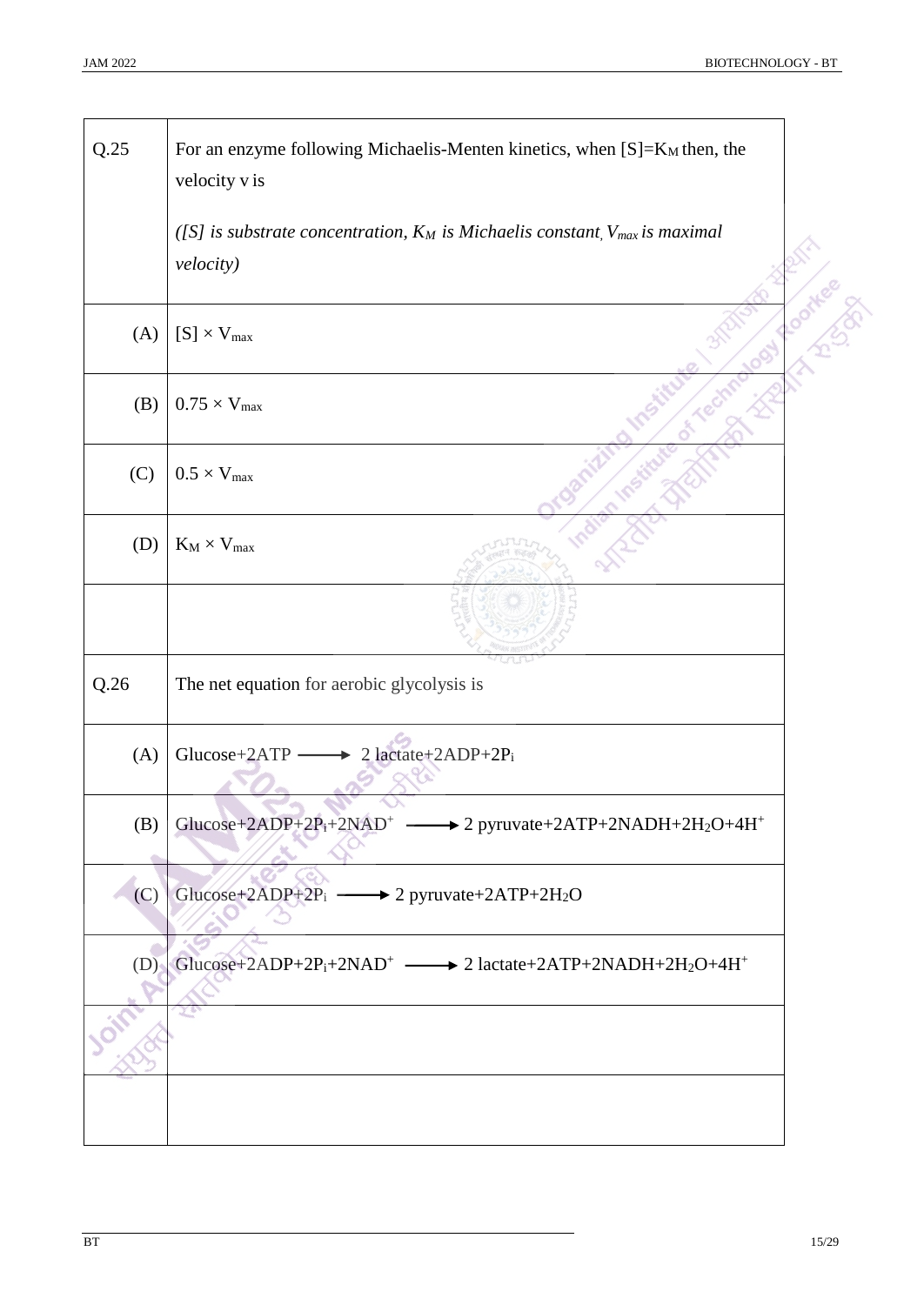| Q. 27 | In the electron transport chain, flavin mononucleotide (FMN) can adopt               |
|-------|--------------------------------------------------------------------------------------|
|       | as the highest oxidation state and is capable of accepting or donating               |
|       | electrons, respectively.                                                             |
| (A)   | $2; 2 \text{ or } 3$                                                                 |
| (B)   | 2; 1 or 2                                                                            |
| (C)   | $3; 2 \text{ or } 3$                                                                 |
| (D)   | 3; 1 or 2                                                                            |
|       |                                                                                      |
| Q.28  | In bacteria, the $\sigma$ factor that plays a major role in transcription during the |
|       | stationary phase is                                                                  |
|       |                                                                                      |
| (A)   | $\sigma^{70}$                                                                        |
| (B)   | $\sigma^{54}$                                                                        |
| (C)   | $\sigma^{28}$                                                                        |
| (D)   | $\sigma^{32}$                                                                        |
|       |                                                                                      |
|       |                                                                                      |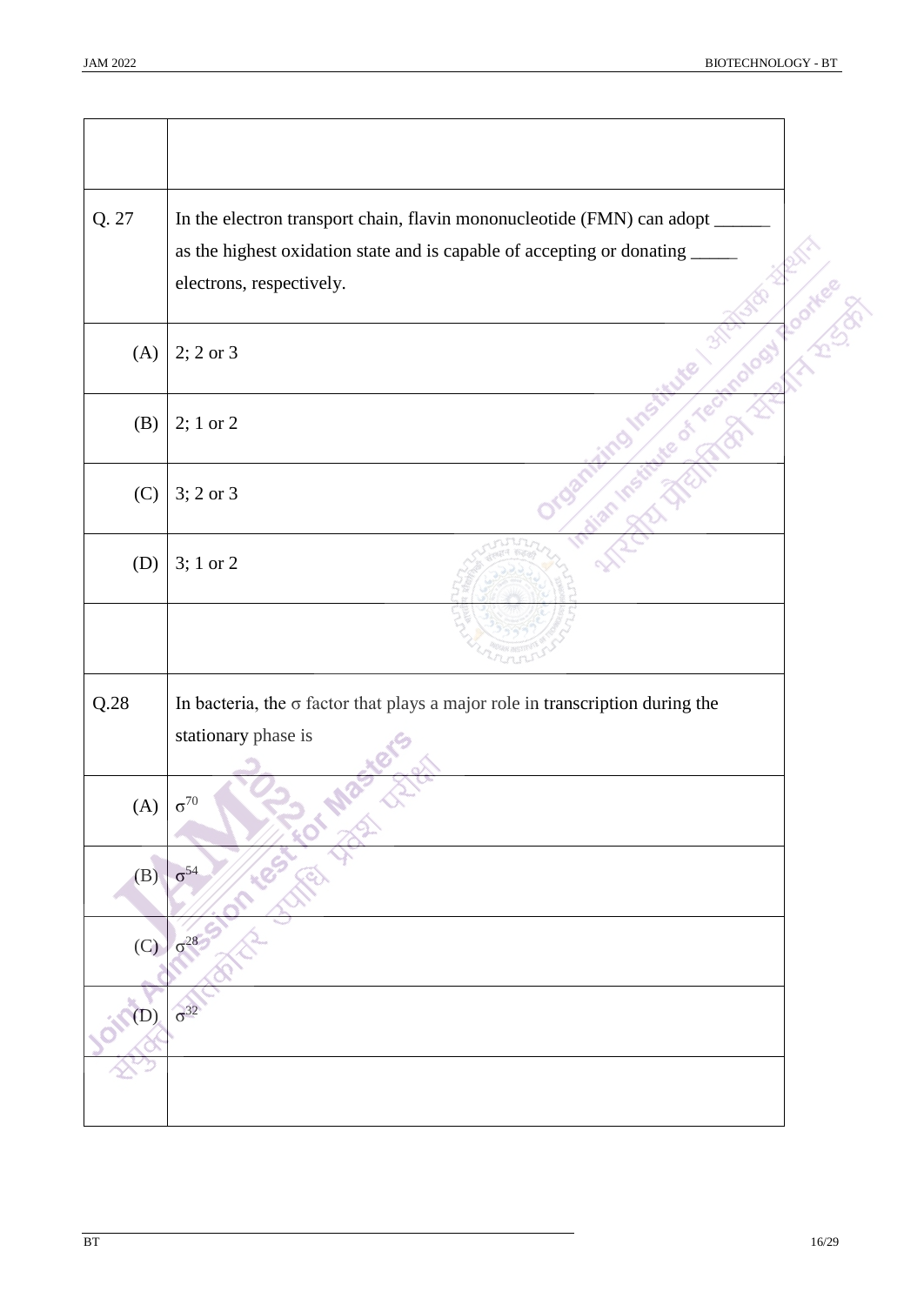| Q.29       | A rise in cytosolic calcium ion concentration just after fertilization in a sea<br>urchin egg leads to |                |
|------------|--------------------------------------------------------------------------------------------------------|----------------|
| (A)        | Formation of fertilization envelope                                                                    |                |
| (B)        | Acrosomal reaction                                                                                     | <b>HARCHES</b> |
| (C)        | Formation of vegetal pole                                                                              |                |
| (D)        | Formation of animal pole                                                                               |                |
|            |                                                                                                        |                |
|            |                                                                                                        |                |
| Q.30       | In a nephron, settled in follows the ascending limb of the "loop of Henle".                            |                |
| (A)        | Descending limb                                                                                        |                |
| (B)        | Distal tubule                                                                                          |                |
| (C)        | Collecting tubule                                                                                      |                |
| (D)        | Proximal tubule                                                                                        |                |
| Charles R. |                                                                                                        |                |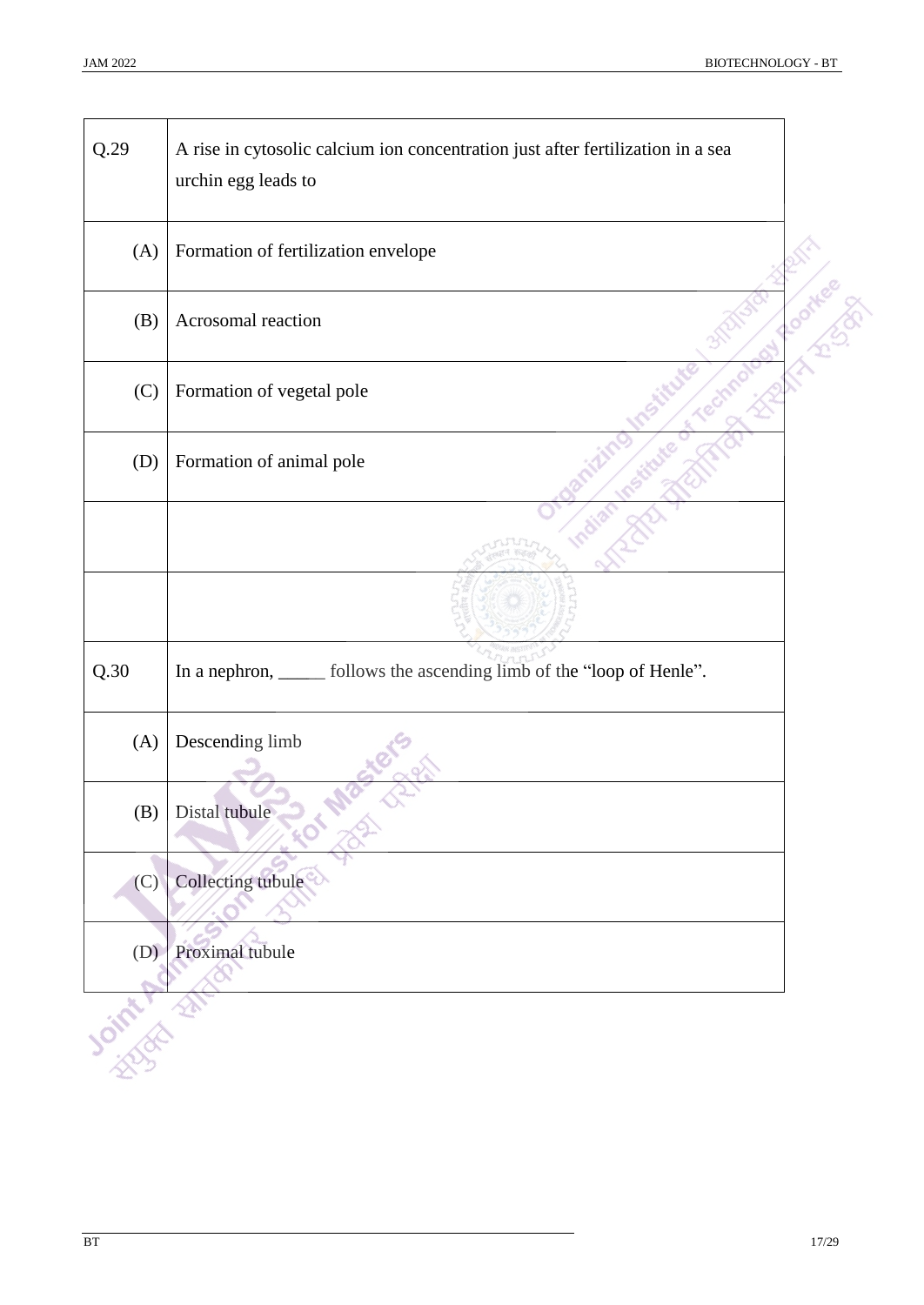|      | Section B: Q.31 - Q.40 Carry TWO marks each.                                           |  |
|------|----------------------------------------------------------------------------------------|--|
| Q.31 | Transpirational pull that extends down to the roots in plants can be interrupted<br>by |  |
| (A)  | Process of cavitation                                                                  |  |
| (B)  | Process of gravitation                                                                 |  |
| (C)  | Formation of water vapor pockets                                                       |  |
| (D)  | Positive pressure in xylem sap                                                         |  |
|      |                                                                                        |  |
|      |                                                                                        |  |
| Q.32 | Transfer of plasmids into animal cells can be achieved by                              |  |
| (A)  | Electroporation                                                                        |  |
| (B)  | Liposome-mediated process                                                              |  |
| (C)  | Calcium chloride treatment                                                             |  |
| (D)  | Sucrose treatment                                                                      |  |
|      |                                                                                        |  |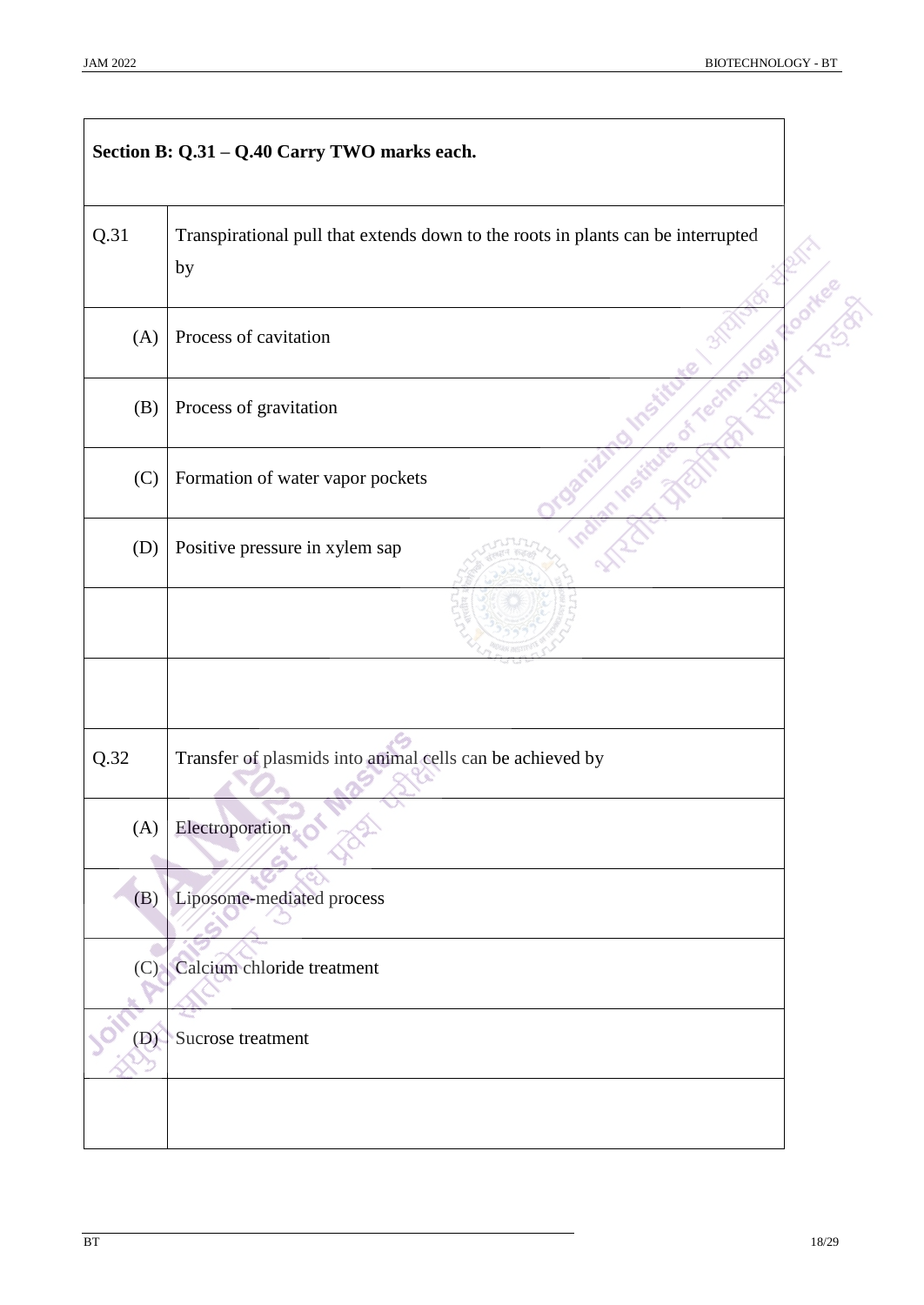| Q.33 | Archaeal cell membranes contain lipids that are               |             |
|------|---------------------------------------------------------------|-------------|
| (A)  | Ether linked                                                  |             |
| (B)  | Ester linked                                                  | <b>OFHE</b> |
| (C)  | Branched alkyl chain                                          |             |
| (D)  | Linear alkyl chain                                            |             |
|      |                                                               |             |
|      |                                                               |             |
| Q.34 | Which of the following are producers in an ecological system? |             |
| (A)  | Macrophytes                                                   |             |
| (B)  | Phytoplanktons                                                |             |
| (C)  | Zooplanktons                                                  |             |
| (D)  | Cyanobacteria                                                 |             |
|      |                                                               |             |
|      |                                                               |             |
|      |                                                               |             |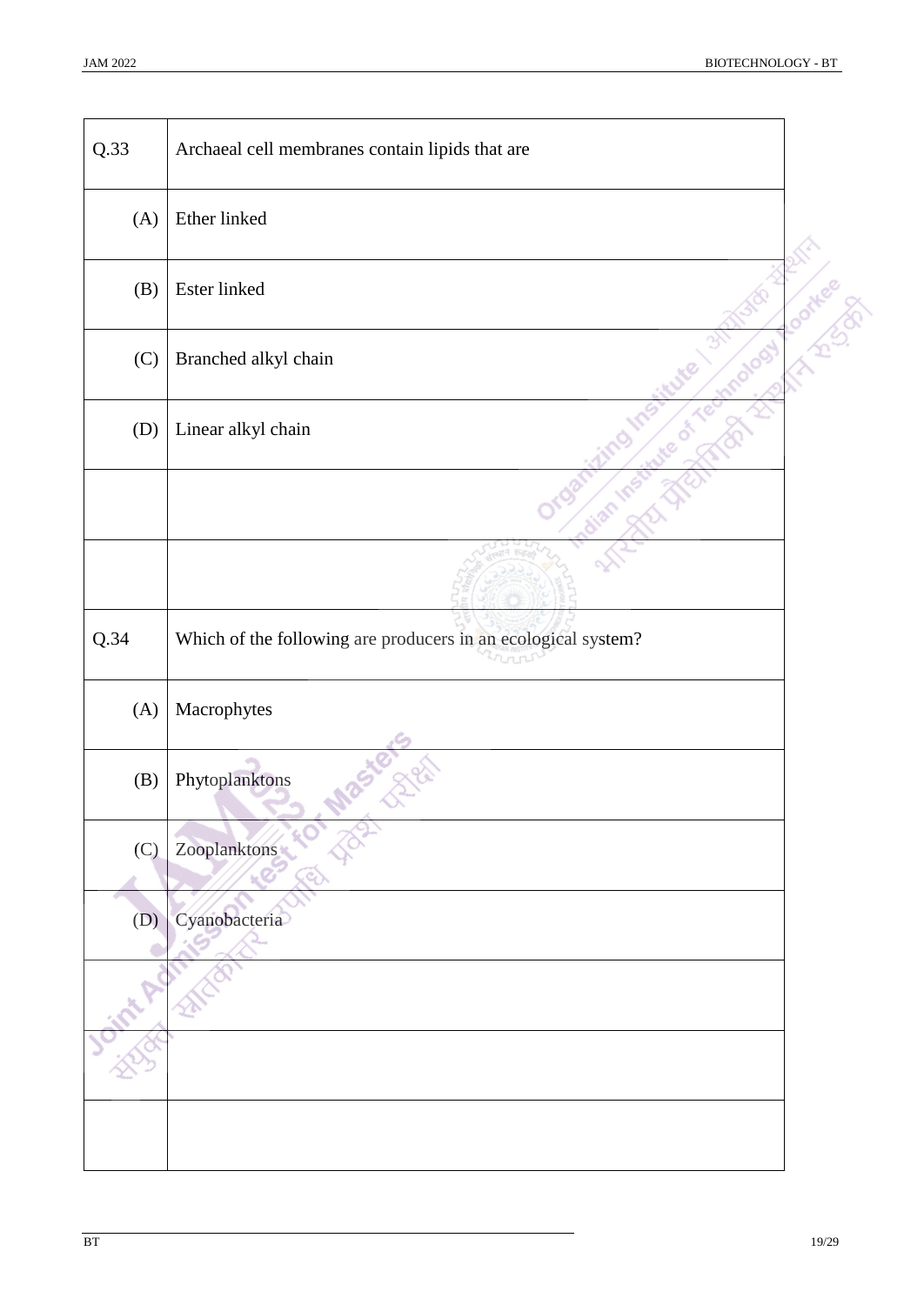| Q.35 | Which of the following acts as wound hormones in plants?                             |  |
|------|--------------------------------------------------------------------------------------|--|
| (A)  | Ethylene                                                                             |  |
| (B)  | Cytokinins                                                                           |  |
| (C)  | Abscisic acid                                                                        |  |
| (D)  | Dextrin                                                                              |  |
|      |                                                                                      |  |
|      |                                                                                      |  |
| Q.36 | The enriched media used to facilitate the growth of fastidious microorganisms<br>are |  |
| (A)  | Selenite F broth                                                                     |  |
|      | $(B)$ Blood agar                                                                     |  |
| (C)  | Chocolate agar                                                                       |  |
| (D)  | Loeffler's serum                                                                     |  |
|      |                                                                                      |  |
|      |                                                                                      |  |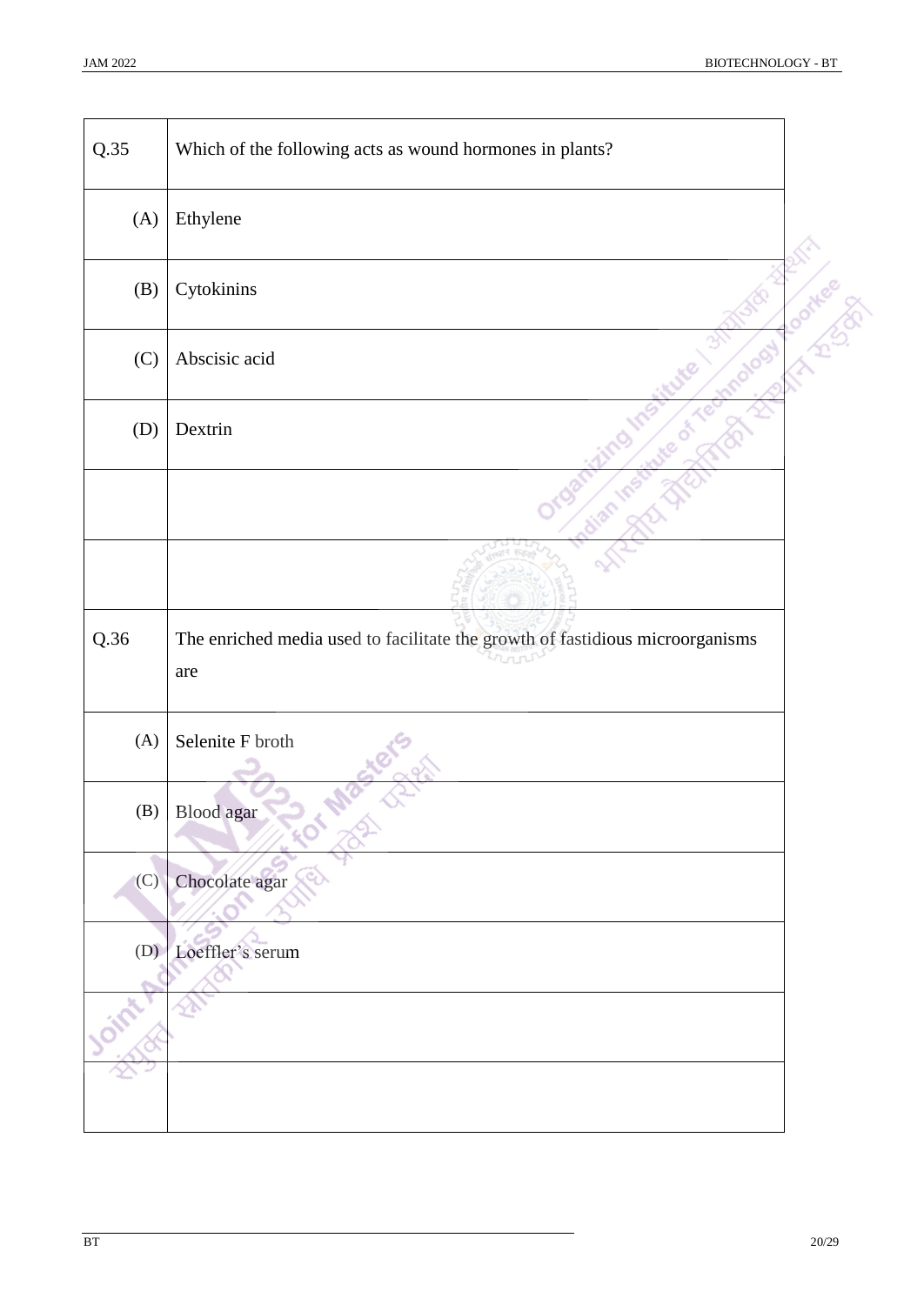| Q.37 |                     | Match the bacterial structure to function |     |                               |
|------|---------------------|-------------------------------------------|-----|-------------------------------|
|      | (i)                 | Cell wall                                 | (a) | Virulence factor              |
|      | (ii)                | Glycocalyx                                | (b) | Selective permeability        |
|      |                     |                                           | (c) | Attachment to surfaces        |
|      |                     |                                           | (d) | Protection from osmotic lysis |
| (A)  | $(i)-(b), (ii)-(d)$ |                                           |     |                               |
| (B)  | $(i)-(d), (ii)-(a)$ |                                           |     |                               |
| (C)  | $(i)-(c), (ii)-(b)$ |                                           |     |                               |
| (D)  | $(i)-(d), (ii)-(c)$ |                                           |     |                               |
|      |                     |                                           |     |                               |
|      |                     | Joint Admission & Street Max              |     |                               |
|      |                     |                                           |     |                               |
|      |                     |                                           |     |                               |
|      |                     |                                           |     |                               |
|      |                     |                                           |     |                               |
|      |                     |                                           |     |                               |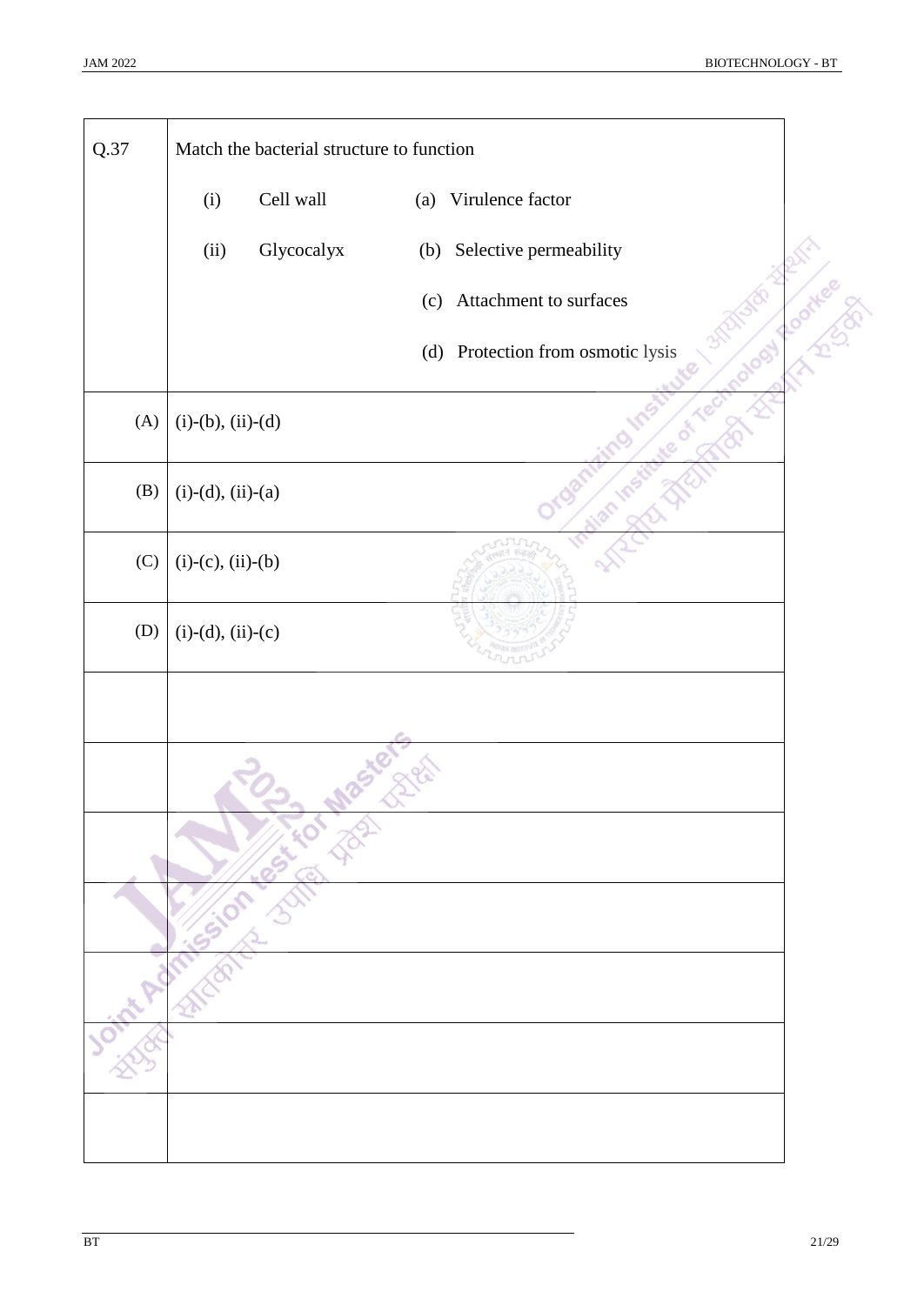| Q.38 |             | Identify the correct pairs:               |                                                                                |          |
|------|-------------|-------------------------------------------|--------------------------------------------------------------------------------|----------|
|      | (i)         | Thermophile                               | (a) grows optimal at 37 $^{\circ}$ C                                           |          |
|      | (ii)        | Mesophile                                 | (b) grows optimal at low temperature                                           |          |
|      | (iii)       | Psychrophile                              | (c) grows optimal at high saline conditions                                    | Round 20 |
|      | (iv)        | Halophile                                 | (d) grows optimal at 67 $^{\circ}$ C                                           |          |
| (A)  | $(i)-(d)$   |                                           |                                                                                |          |
| (B)  | $(ii)-(b)$  |                                           |                                                                                |          |
| (C)  | $(iii)-(a)$ |                                           |                                                                                |          |
| (D)  | $(iv)-(c)$  |                                           |                                                                                |          |
|      |             |                                           |                                                                                |          |
| Q.39 |             |                                           | A single copy of an allele in sickle-cell heterozygous individuals reduces the |          |
|      |             |                                           | frequency and severity of malaria. The reason for this is                      |          |
| (A)  |             | Low oxygen binding capacity of hemoglobin |                                                                                |          |
| (B)  |             |                                           | Single amino acid substitution in hemoglobin deforms the red blood cells       |          |
|      |             |                                           | Abnormal hemoglobin is toxic for malaria parasite                              |          |
| (D)  |             |                                           | Malaria parasite escapes the deformed red blood cells                          |          |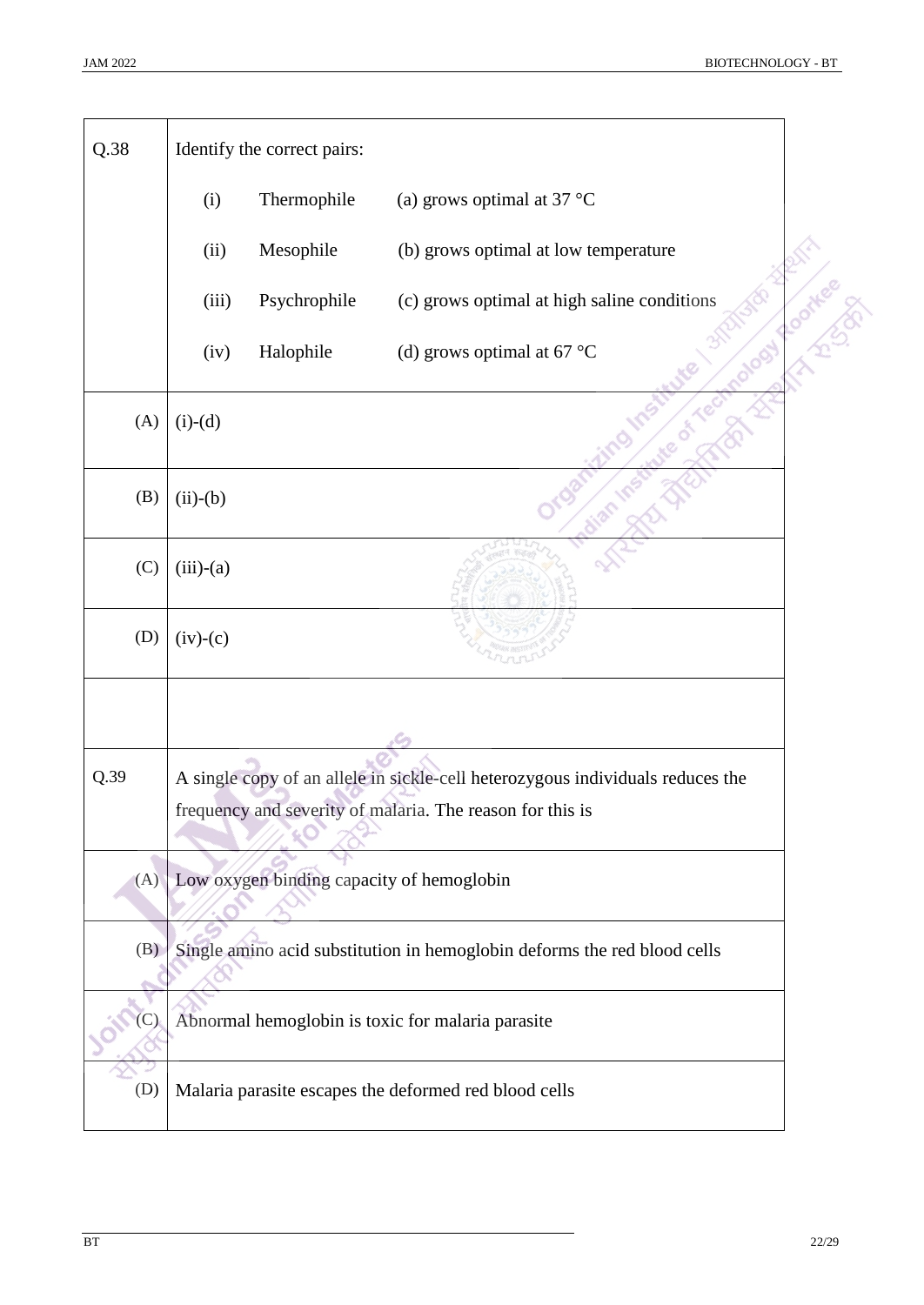| Q.40 | The correct statement/s for bimolecular nucleophilic substitution reactions is/are |  |
|------|------------------------------------------------------------------------------------|--|
| (A)  | It goes through a carbocation formation                                            |  |
| (B)  | There is an inversion of configuration if the reacting center is chiral            |  |
| (C)  | Reaction is enhanced when carried out in polar solvents                            |  |
| (D)  | The reaction intermediate is trigonal bipyramidal                                  |  |
|      |                                                                                    |  |
|      |                                                                                    |  |
|      |                                                                                    |  |
|      |                                                                                    |  |
|      | int Redmission Strip Jack                                                          |  |
|      |                                                                                    |  |
|      |                                                                                    |  |
|      |                                                                                    |  |
|      |                                                                                    |  |
|      |                                                                                    |  |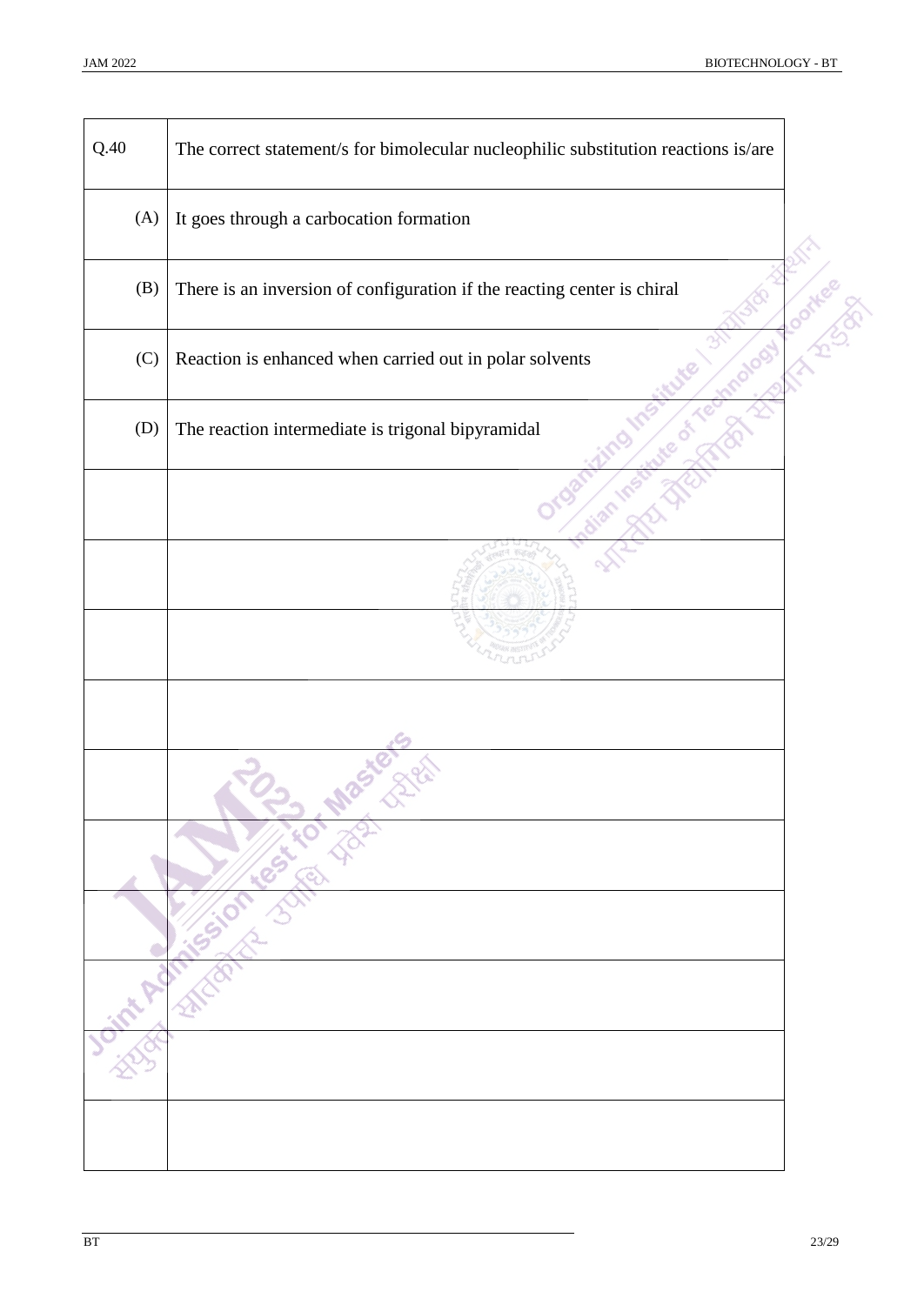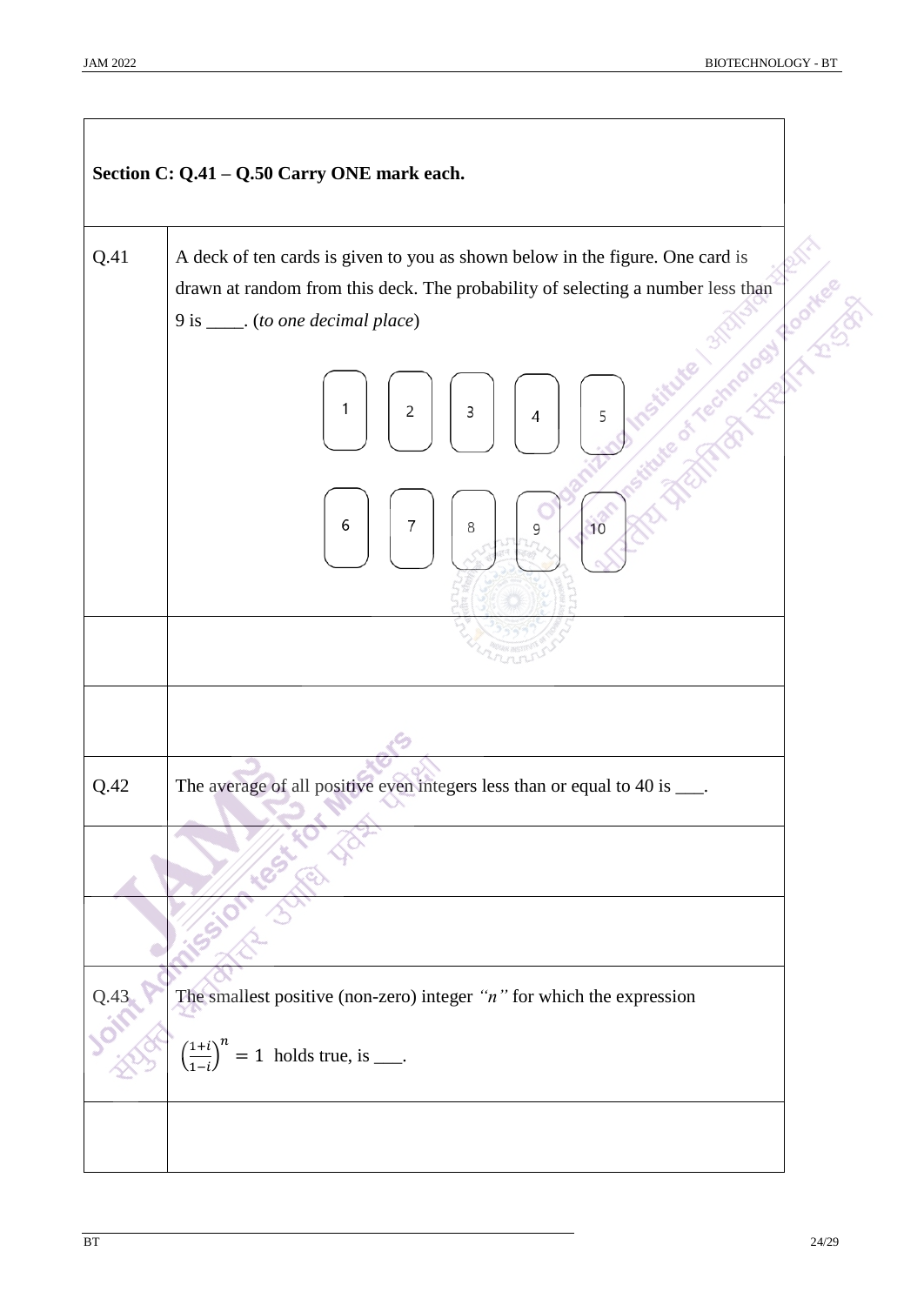| Q.44 | Given that                                                                                          |                        |
|------|-----------------------------------------------------------------------------------------------------|------------------------|
|      | $A = (\sin\theta \cos\theta \tan\theta + \sin\theta \cos\theta \cot\theta)$ , the value of A is     |                        |
|      |                                                                                                     | $\mathcal{L}^{\prime}$ |
|      |                                                                                                     |                        |
| Q.45 | An object is placed at the principal focus of a concave lens of focal length 10                     |                        |
|      | cm. The image will be formed at ______ cm, between the optical center and the                       |                        |
|      | focus of the lens on the same side of the object.                                                   |                        |
|      |                                                                                                     |                        |
|      |                                                                                                     |                        |
| Q.46 | What is the maximum number of hydrogen bonds that a water molecule can<br>make in the liquid state? |                        |
|      |                                                                                                     |                        |
|      |                                                                                                     |                        |
| Q.47 | How many pairs of autosomal chromosomes are there in normal humans?                                 |                        |
|      |                                                                                                     |                        |
|      |                                                                                                     |                        |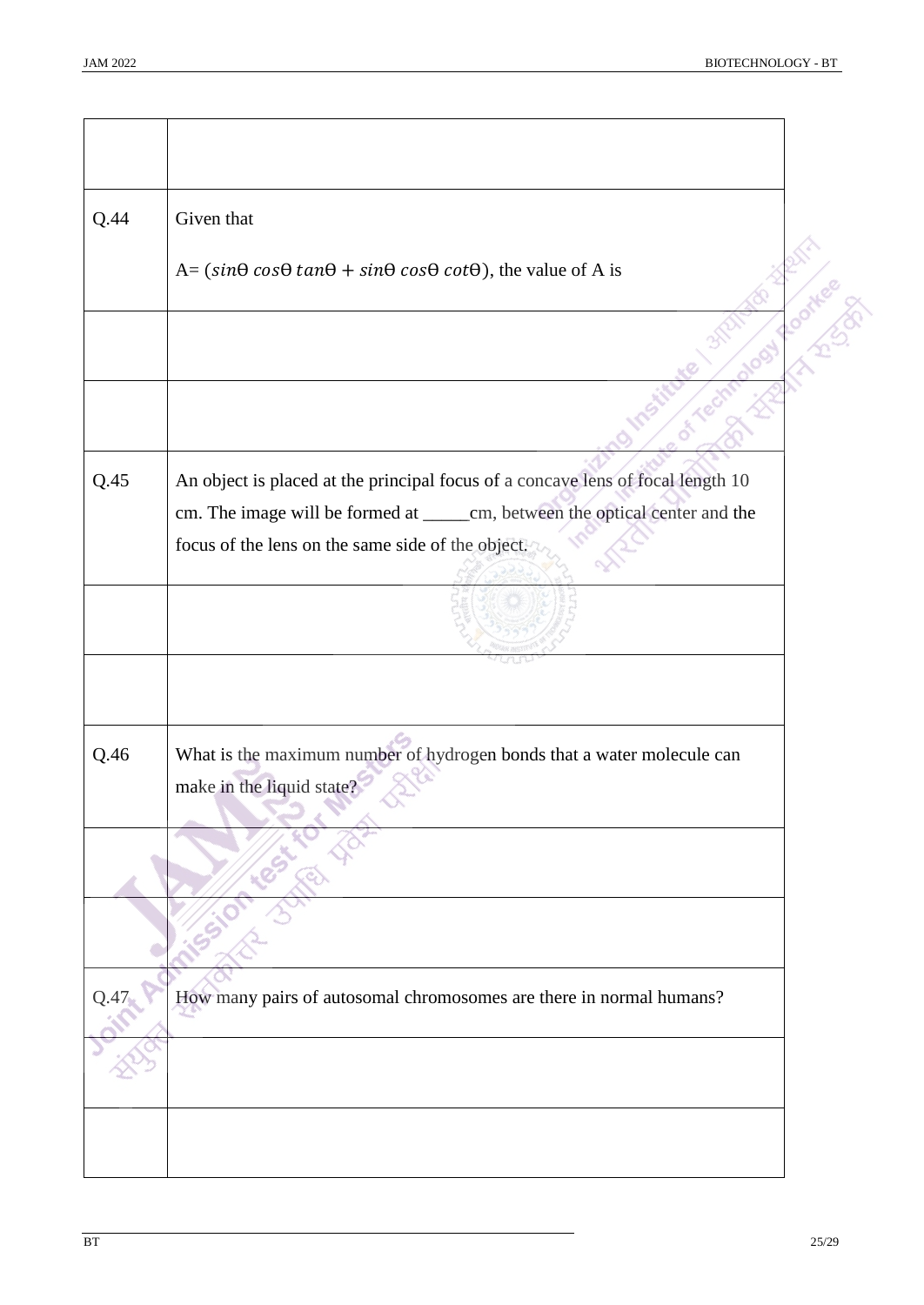| Q.48 | Calculate the temperature (in K) at which the resistance of a metal becomes<br>20% more than its resistance at 300 K. The value of the temperature coefficient<br>of resistance for this metal is $2.0 \times 10^{-4}$ /K. |    |
|------|----------------------------------------------------------------------------------------------------------------------------------------------------------------------------------------------------------------------------|----|
|      |                                                                                                                                                                                                                            | E) |
|      |                                                                                                                                                                                                                            |    |
| Q.49 | In the <sup>1</sup> H NMR spectrum of ethanol at 400 MHz, the methyl group splits into<br>number of peaks.                                                                                                                 |    |
|      |                                                                                                                                                                                                                            |    |
|      |                                                                                                                                                                                                                            |    |
| Q.50 | In a denaturing polyacrylamide gel electrophoresis experiment, pure intact adult<br>human hemoglobin will yield _______(number) bands.                                                                                     |    |
|      |                                                                                                                                                                                                                            |    |
|      |                                                                                                                                                                                                                            |    |
|      |                                                                                                                                                                                                                            |    |
|      |                                                                                                                                                                                                                            |    |
|      | School Avenues on Barres Towns                                                                                                                                                                                             |    |
|      |                                                                                                                                                                                                                            |    |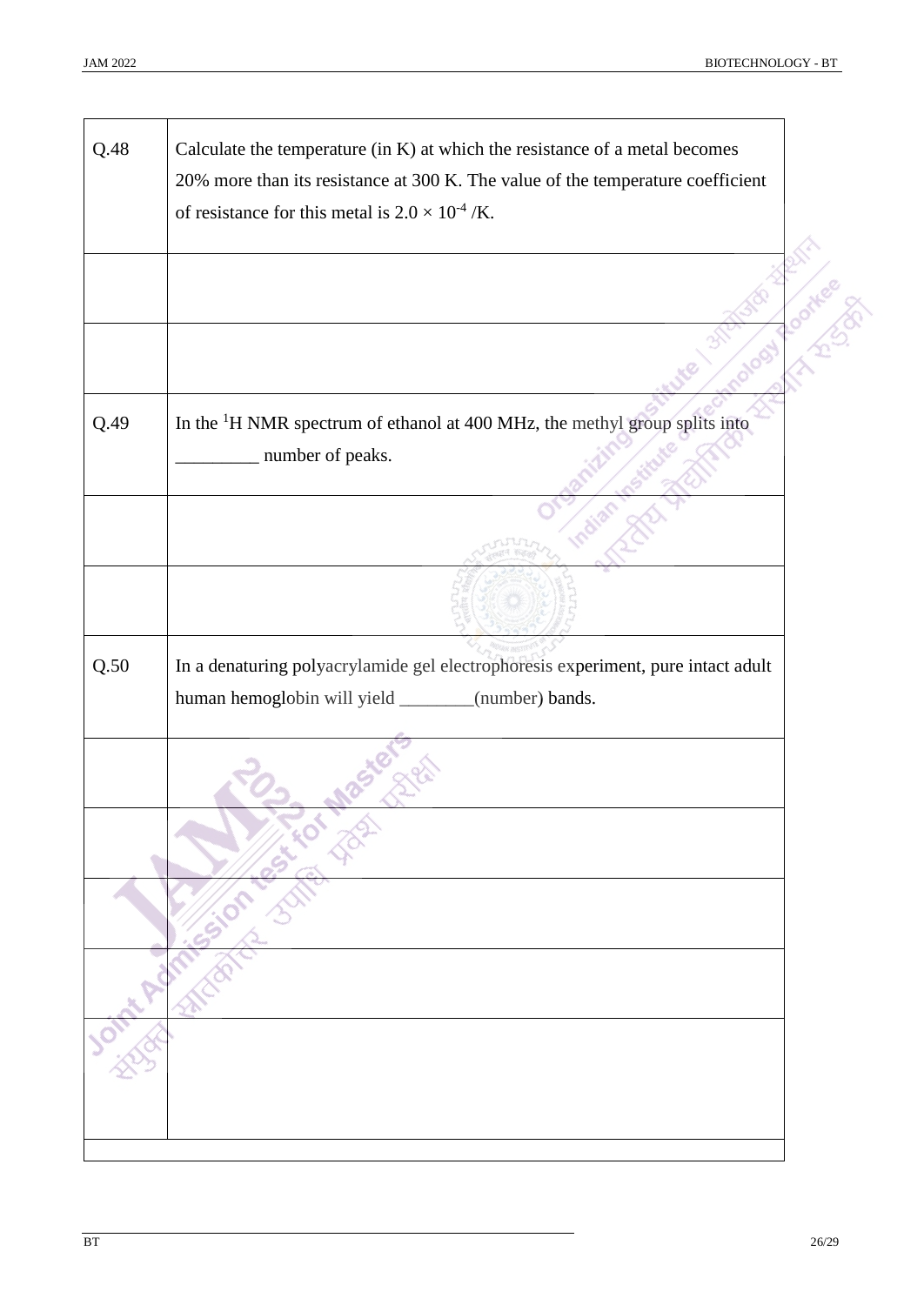|      | Section C: Q.51 - Q.60 Carry TWO marks each.                                                                |               |
|------|-------------------------------------------------------------------------------------------------------------|---------------|
| Q.51 | A man throws a ball vertically up in the air with an initial velocity $v_1$ such that it                    |               |
|      | reaches a height of 12 m with a speed of 12 m/s. If he throws the same ball                                 |               |
|      | vertically up with an initial velocity v <sub>2</sub> such that it reaches a maximum height of              |               |
|      | 12 m. Calculate $v_1/v_2$ . ( <i>up to 2 decimal places</i> )                                               | $\mathcal{L}$ |
|      |                                                                                                             |               |
|      |                                                                                                             |               |
| Q.52 | What is the acceleration due to gravity $(m/s2)$ on the surface of a planet if its                          |               |
|      | radius is 1/4 <sup>th</sup> that of earth and its mass is 1/80 <sup>th</sup> that of earth? Assume that the |               |
|      | gravity on the surface of the earth is $10 \text{ m/s}^2$ .                                                 |               |
|      |                                                                                                             |               |
|      |                                                                                                             |               |
| Q.53 | In a randomly mating population, the frequency of 'A' allele is 0.7. What is the                            |               |
|      | frequency of 'Aa' genotype in the next generation according to Hardy-                                       |               |
|      | Weinberg's law? (up to two decimal places)                                                                  |               |
|      |                                                                                                             |               |
|      |                                                                                                             |               |
|      |                                                                                                             |               |
| Q.54 | The potential difference to accelerate an electron was quadrupled. By what                                  |               |
|      | factor does the <i>de Broglie</i> wavelength of the electron beam change?                                   |               |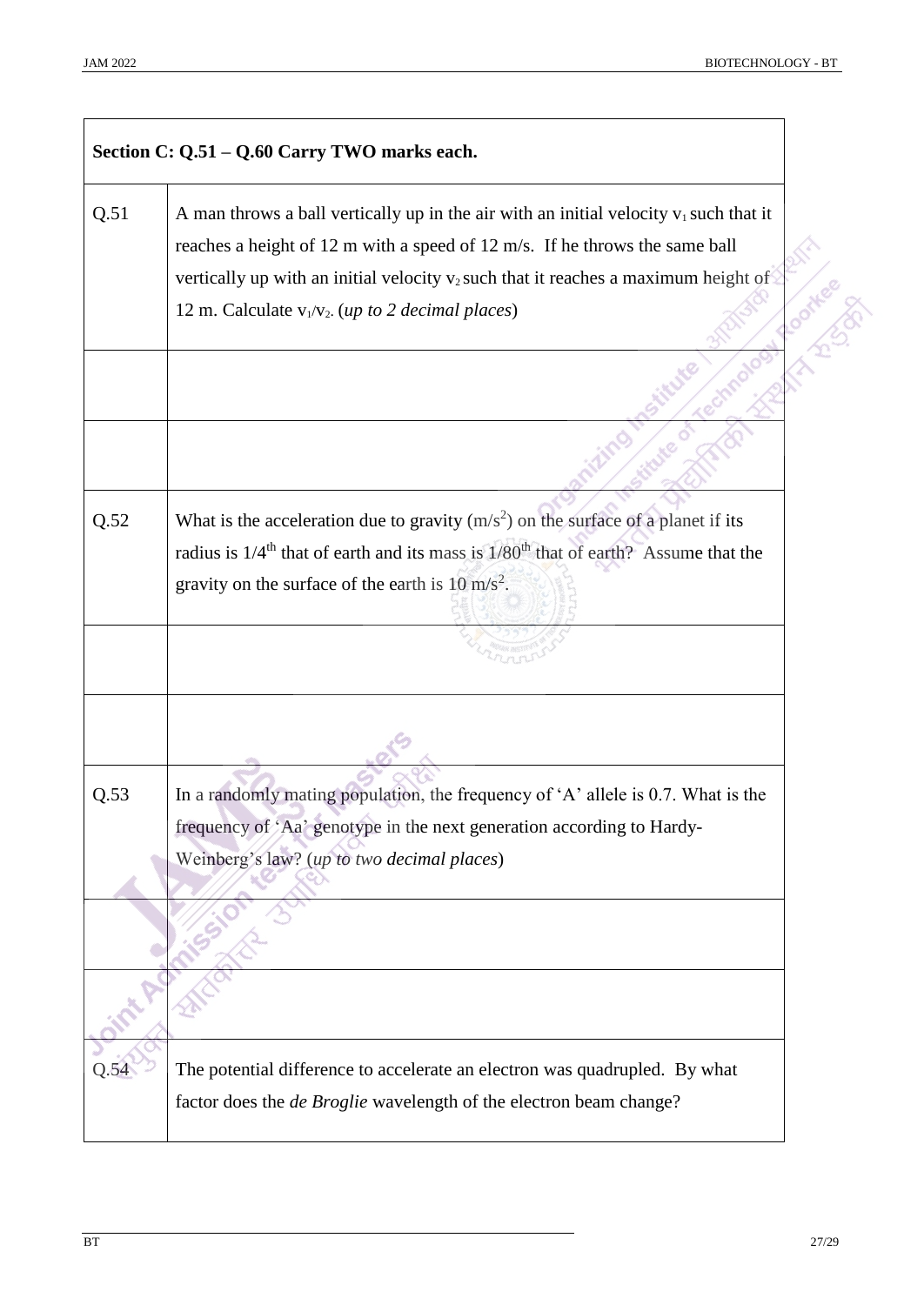| Q.55 | A 500 nm light is used for imaging in a confocal microscope. What will be the<br>best resolution (in nm) of this microscope?                                                          | $\mathbb{Z}^2$ |
|------|---------------------------------------------------------------------------------------------------------------------------------------------------------------------------------------|----------------|
|      |                                                                                                                                                                                       |                |
| Q.56 | Assuming the molecule shown below is aromatic, the value of " $n$ " according to<br>"Hückel's rule" is                                                                                |                |
|      |                                                                                                                                                                                       |                |
| Q.57 | In an actively growing population from a single bacterium, 1,048,576 cells are<br>present after 20 <sup>th</sup> generation. How many cells were there in 5 <sup>th</sup> generation? |                |
|      |                                                                                                                                                                                       |                |